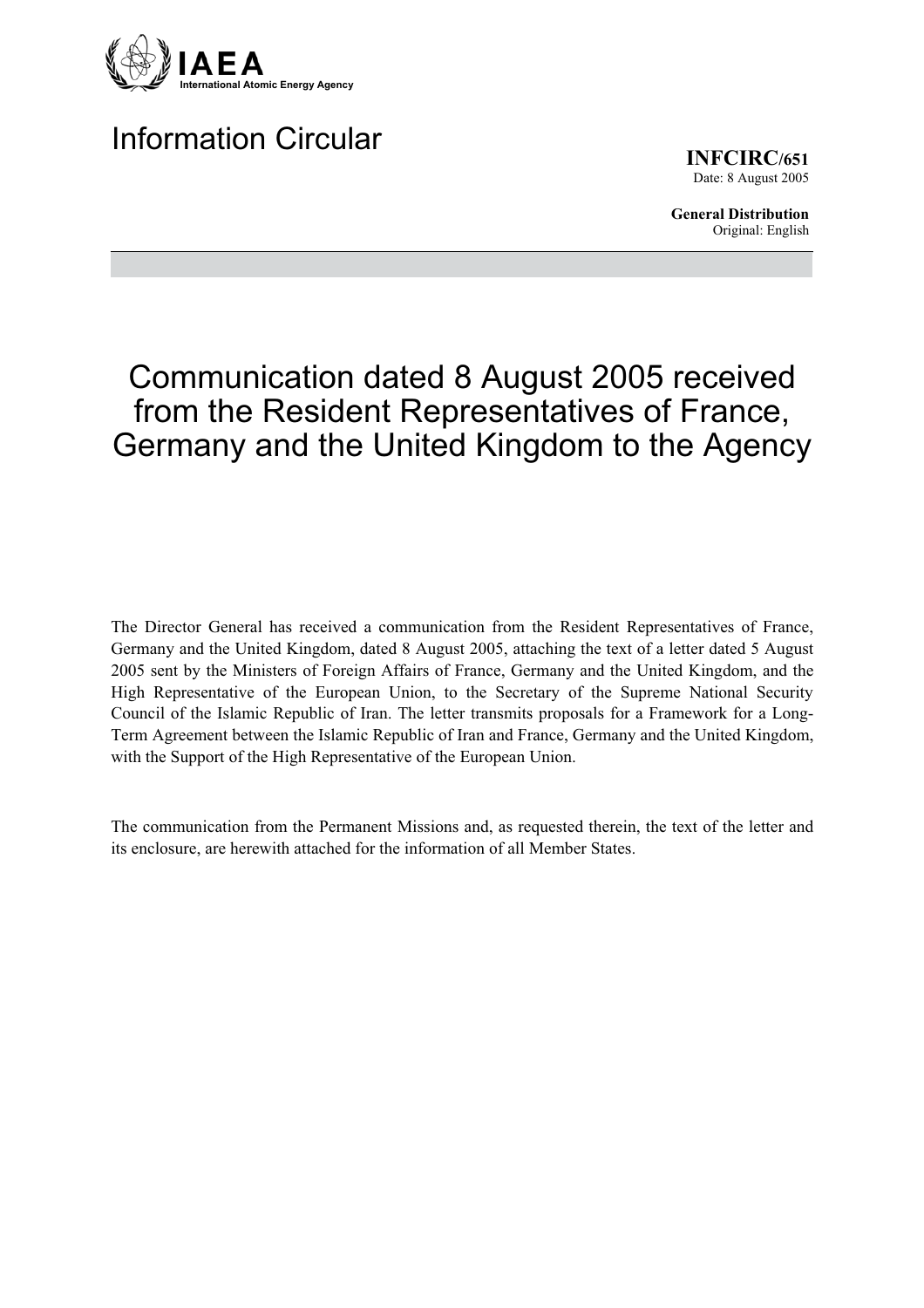Permanent Mission of France Permanent Mission of Germany Permanent Mission of the United Kingdom of Great Britain and Northern Ireland

Vienna, 8 August 2005

Excellency,

We would like to inform you that on 5 August the Ministers of Foreign Affairs of our three countries and the High Representative of the European Union wrote to Dr Rouhani, Secretary of the Supreme National Security Council of the Islamic Republic of Iran transmitting proposals for a Framework for a Long-Term Agreement between the Islamic Republic of Iran and France, Germany and the United Kingdom, with the Support of the High Representative of the European Union.

We attach a copy of the letter and its enclosure and would be grateful if you would arrange for these documents to be circulated to the Members of the Agency as an Information Circular.

Please accept, Excellency, the assurances of our highest consideration.

Patrick Villemur Ambassador Permanent Representative of France

Herbert Honsowitz Ambassador Permanent Representative of the Federal Republic of Germany

Dr. Mohamed ElBaradei Director General International Atomic Energy Agency

Peter Jenkins Ambassador Permanent Representative of the United Kingdom of Great Britain and Northern Ireland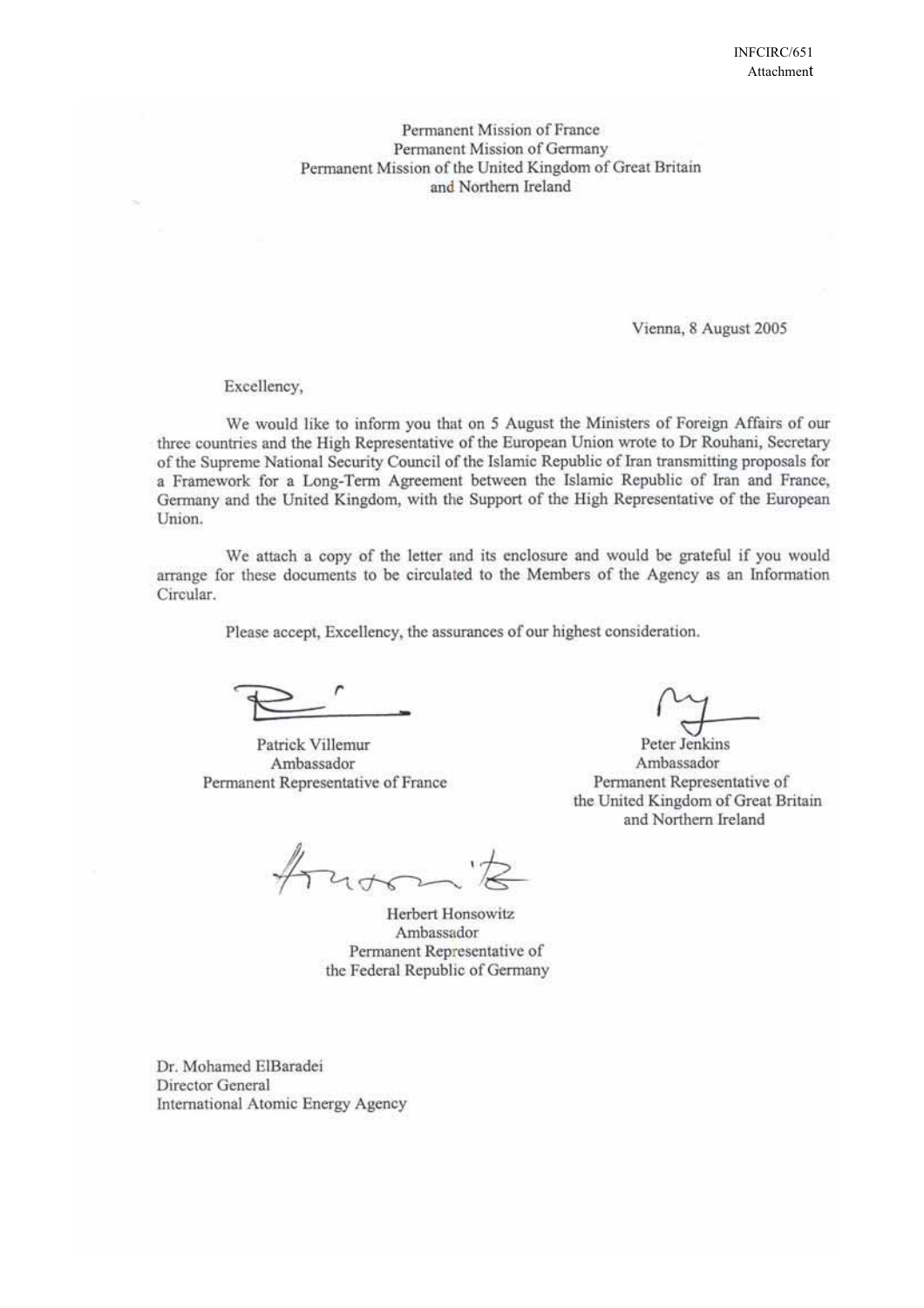## Letter from E3 Ministers and EU High Rep. to Dr. Rouhani dated 5 August 2005

We agreed when we met you in Geneva on 25 May that we would put forward proposals at this time for a long term agreement between Iran and the E3/EU to address the outstanding issues in our negotiations. We have the pleasure of enclosing these proposals with this letter. They reflect extensive discussions among our Governments, and we hope you and your colleagues will study them carefully.

The proposals should be seen as a package. We have sought to take into account as many as we can of the points you and your negotiating team have made to us over the last months. In particular, the proposals:

- reaffirm Iran's inalienable rights to the peaceful use of nuclear energy, exercised in conformity with the NPT;
- offer Iran assurances of fuel supply for her light water power and research reactors;
- meet Iran's desire to expand international co-operation in the civil nuclear field:
- would lead to a new political and security relationship between Iran and Europe based on co-operation; and
- would create a new framework for expanded economic and technological co-operation.

We fully understand the importance of these issues for Iran, and that Iran will have further ideas that you and your colleagues will want to discuss in the negotiations. As ever, we remain open to discussion of all proposals which could lead to the conclusion of satisfactory long-term arrangements.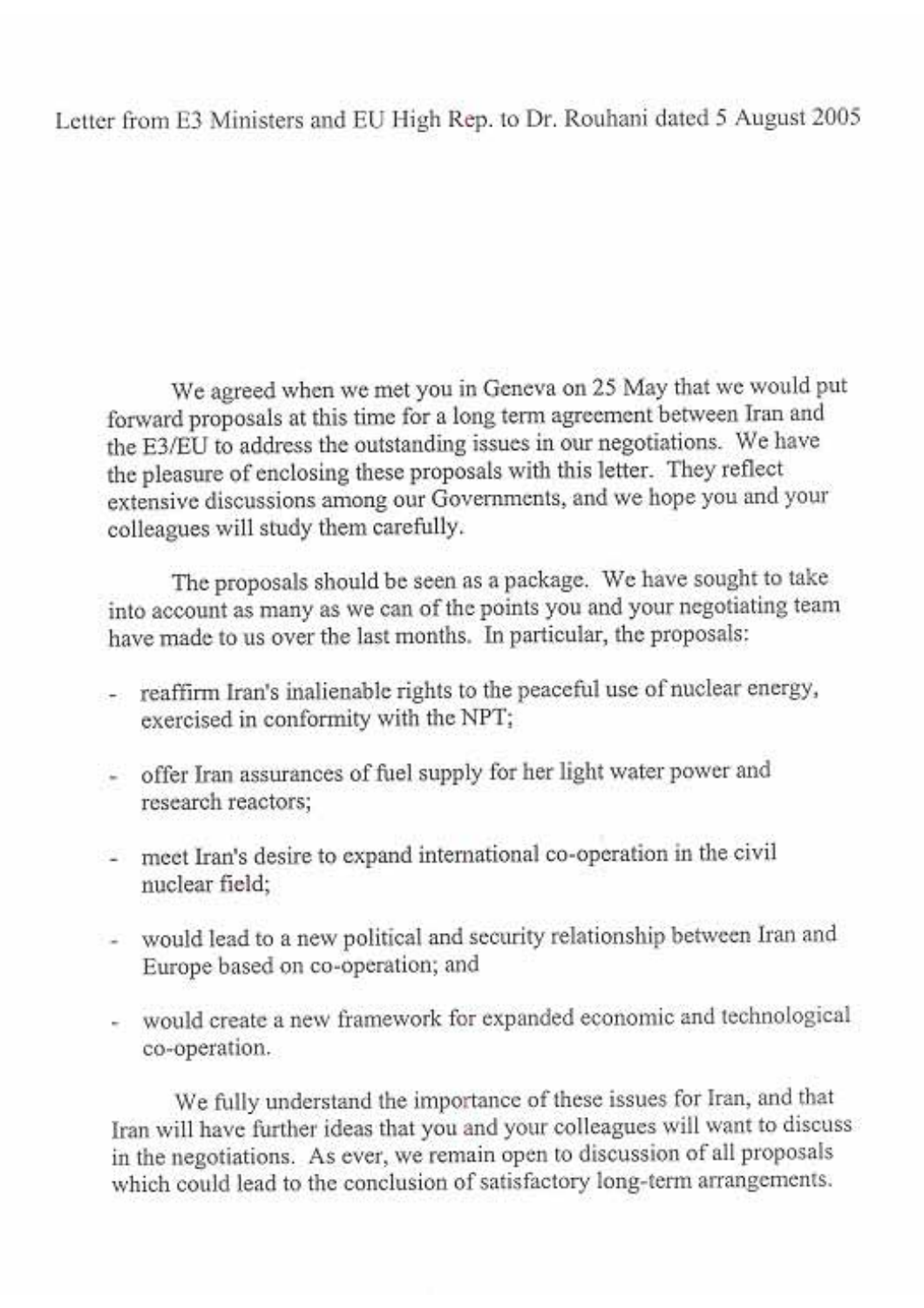As we set out in our letter of 2 August, we were disappointed to learn that Iran had asked the IAEA to arrange for the removal of seals at the UCF at Esfahan with a view to restarting work on uranium conversion. We have therefore had no choice but to set in motion procedures for the convening of an extraordinary meeting of the IAEA Board of Governors. However, if Iran were to make clear that it will not proceed as it has indicated and will enter into discussions on the enclosed proposal, we are ready not to continue with this process.

We therefore hope that you will be ready to engage with our proposals, and that we can look forward to hearing your reactions at the proposed meeting of senior officials on 31 August in Paris, and we will be able to chart the way forward when we meet at ministerial level in New ... York in the margins of the UN General Assembly. Until we agree on new arrangements, the Tehran Joint Statement of October 2003 and the Paris Agreement of November 2004 will remain the basis for our work. Our aim remains to reach agreement on long term arrangements as soon as we practicably can, and to continue the process of building a new relationship between Iran and Europe.

#### PHILIPPE DOUSTE-BLAZY

**JOSCHKA FISCHER** 

**JACK STRAW** 

**JAVIER SOLANA**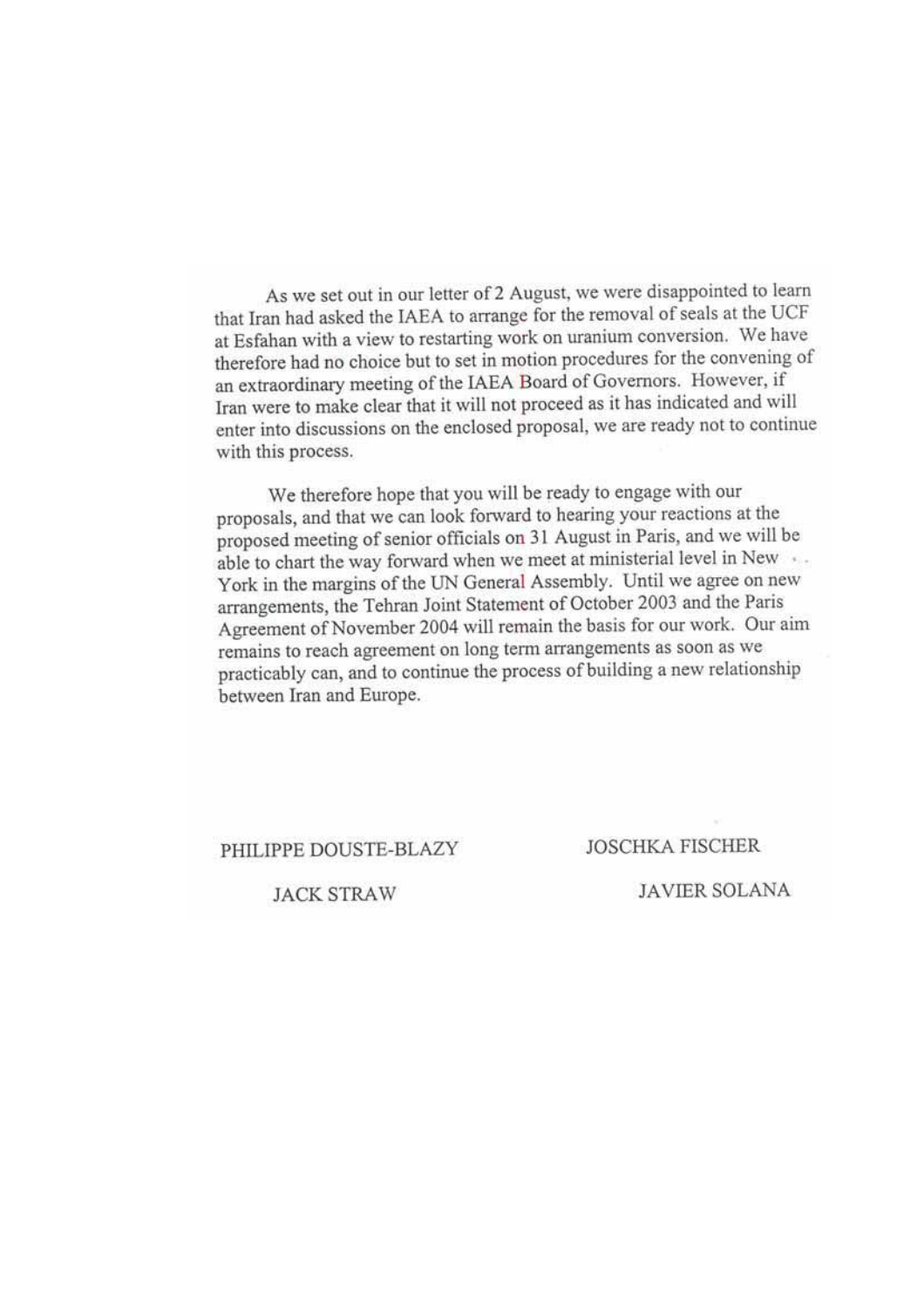### **FRAMEWORK FOR A**

### **LONG-TERM AGREEMENT**

### **BETWEEN**

## **THE ISLAMIC REPUBLIC OF IRAN**

### **AND**

# **FRANCE, GERMANY & THE UNITED KINGDOM, WITH THE SUPPORT OF THE HIGH REPRESENTATIVE OF THE EUROPEAN UNION**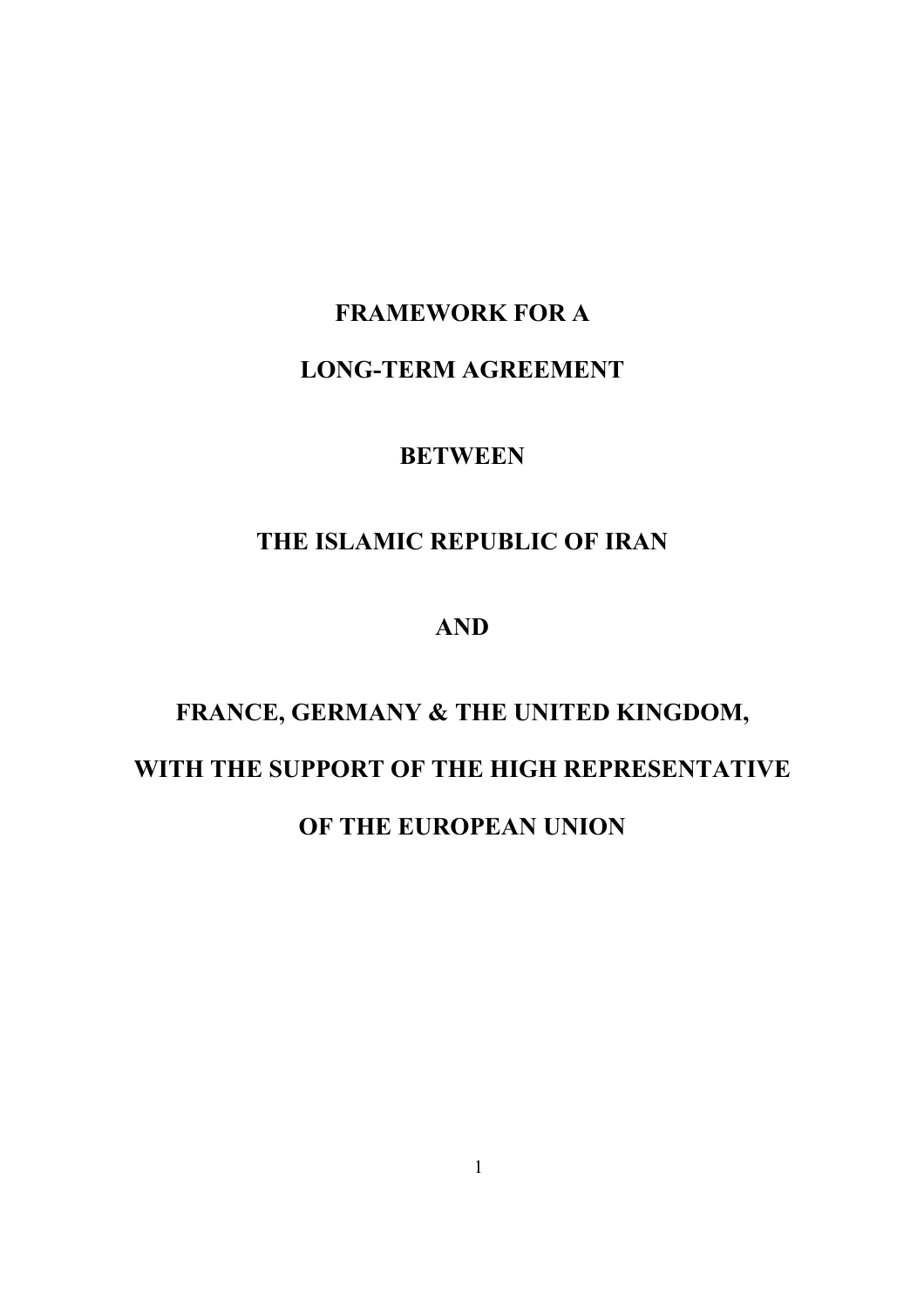## **I. PREAMBLE**

- 1. The introduction would provide the political chapeau for the overall agreement, setting out the principles on which a long-term relationship between the E3/EU and Iran would be based. The E3/EU propose that it should comprise the following elements.
- 2. The E3/EU and Iran would:
	- a. stress the importance of developing relations of trust and cooperation between the E3/EU and Iran for the preservation of international peace and stability;
	- b. define the relationship between the E3/EU process and the EU/Iran negotiations on a Political Dialogue Agreement and a Trade & Cooperation Agreement as complementary and mutually reinforcing;
	- c. commit themselves to establishing a long-term relationship in the security and political field based upon shared principles and conditional on both sides' adherence to all the principles and commitments set out in the overall agreement;
	- d. welcome Iran's commitment that, in accordance with Article II of the Treaty on the Non Proliferation of Nuclear Weapons, it does not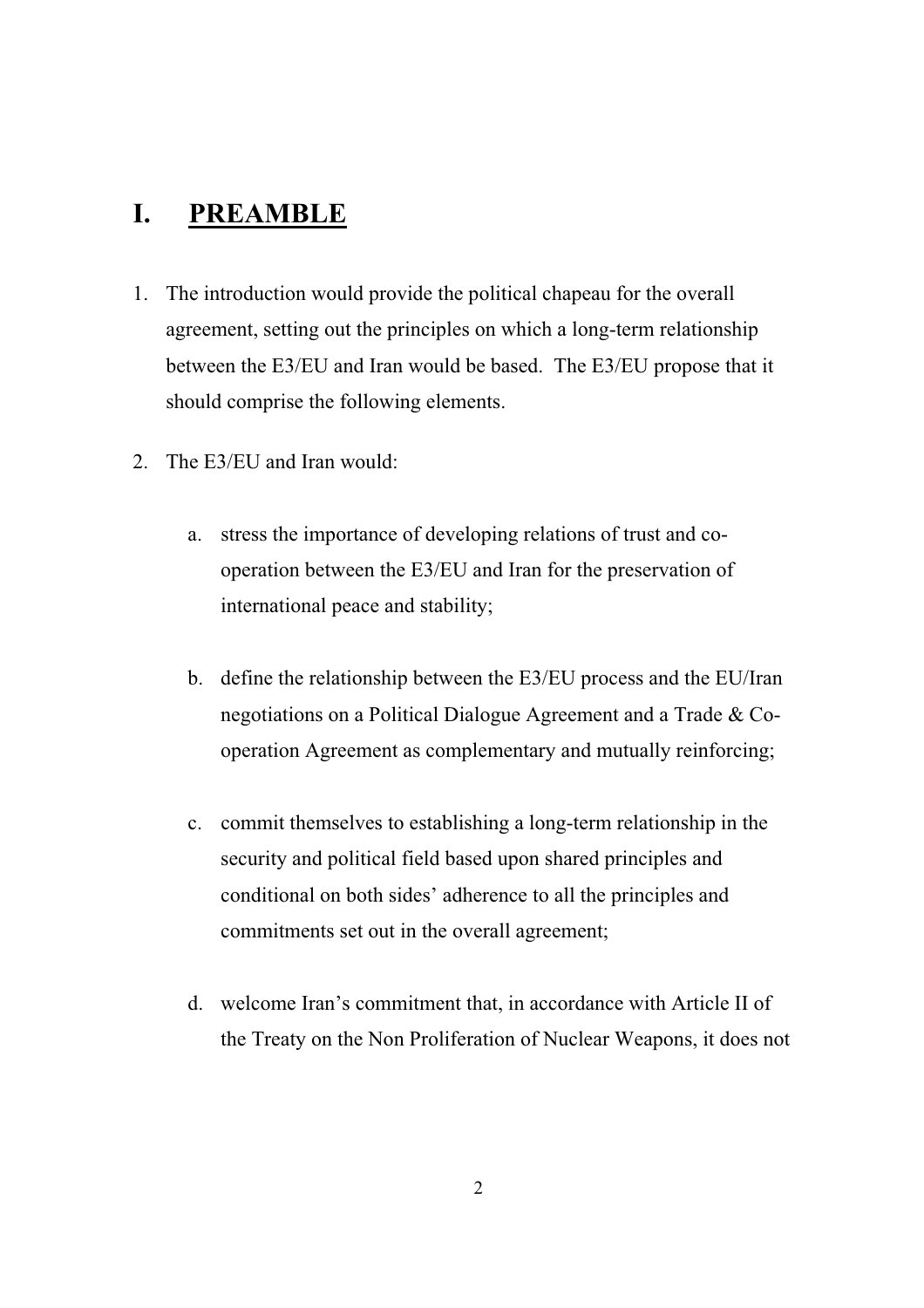and will not seek to acquire nuclear weapons or other weapons of mass destruction;

- e. recall that Article IV of the Treaty on the Non Proliferation of Nuclear Weapons stipulates that nothing in the Treaty shall be interpreted as affecting the inalienable rights of all the Parties to the Treaty to develop research, production and use of nuclear energy for peaceful purposes without discrimination and in conformity with Articles I and II of the Treaty;
- f. affirm that a final agreement on long-term arrangements providing objective guarantees that Iran's nuclear programme is exclusively for peaceful purposes would lead immediately to a higher state of relations based on a process of collaboration in different areas;
- g. underline their determination to strengthen their long-term relationship through an enhanced programme of economic and technological co-operation, particularly through early completion of negotiations between Iran and the European Union on a Trade & Co-operation Agreement, and the associated Political Dialogue Agreement.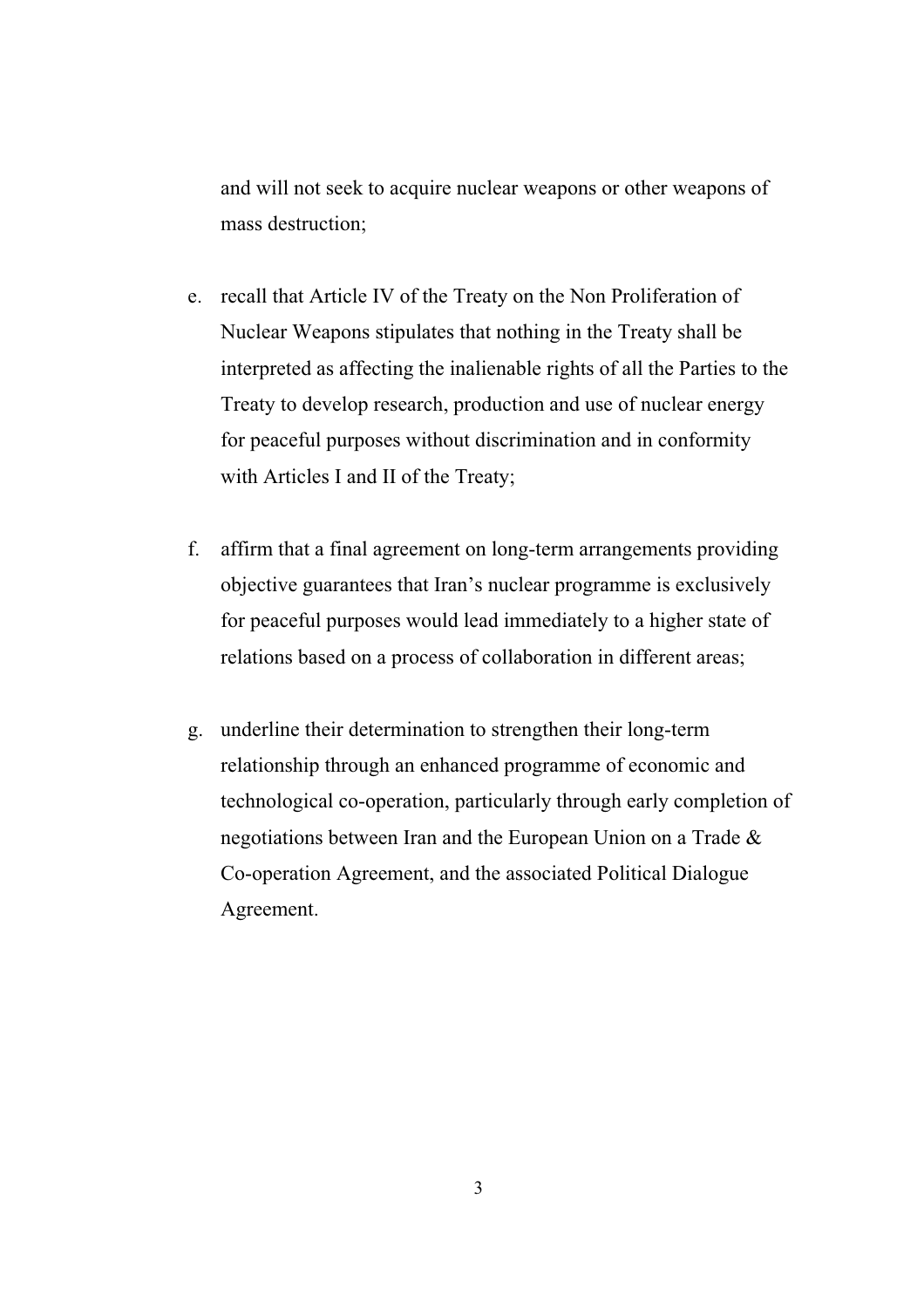### **II. POLITICAL AND SECURITY CO-OPERATION**

#### **GENERAL PRINCIPLES**

- 3. This section would define the principles on which the long-term relationship would be based. The E3 and Iran would reaffirm their commitment to the Charter of the United Nations, and recall the United Nations Millennium Declaration and other appropriate international instruments. The E3/EU propose that, within the context of an overall agreement, this section could include, inter alia, the following mutual commitments in conformity with the Charter of the United Nations:
	- a. to fulfil in good faith obligations in accordance with the Charter of the United Nations, under the generally recognised principles and rules of international law, and under relevant international agreements;
	- b. to the principle of the resolution of disputes by peaceful means and in conformity with the principles of justice and international law;
	- c. to refrain in their international relations from the threat or use of force against the territorial integrity or political independence of any state or in any other manner inconsistent with the Purposes of the United Nations;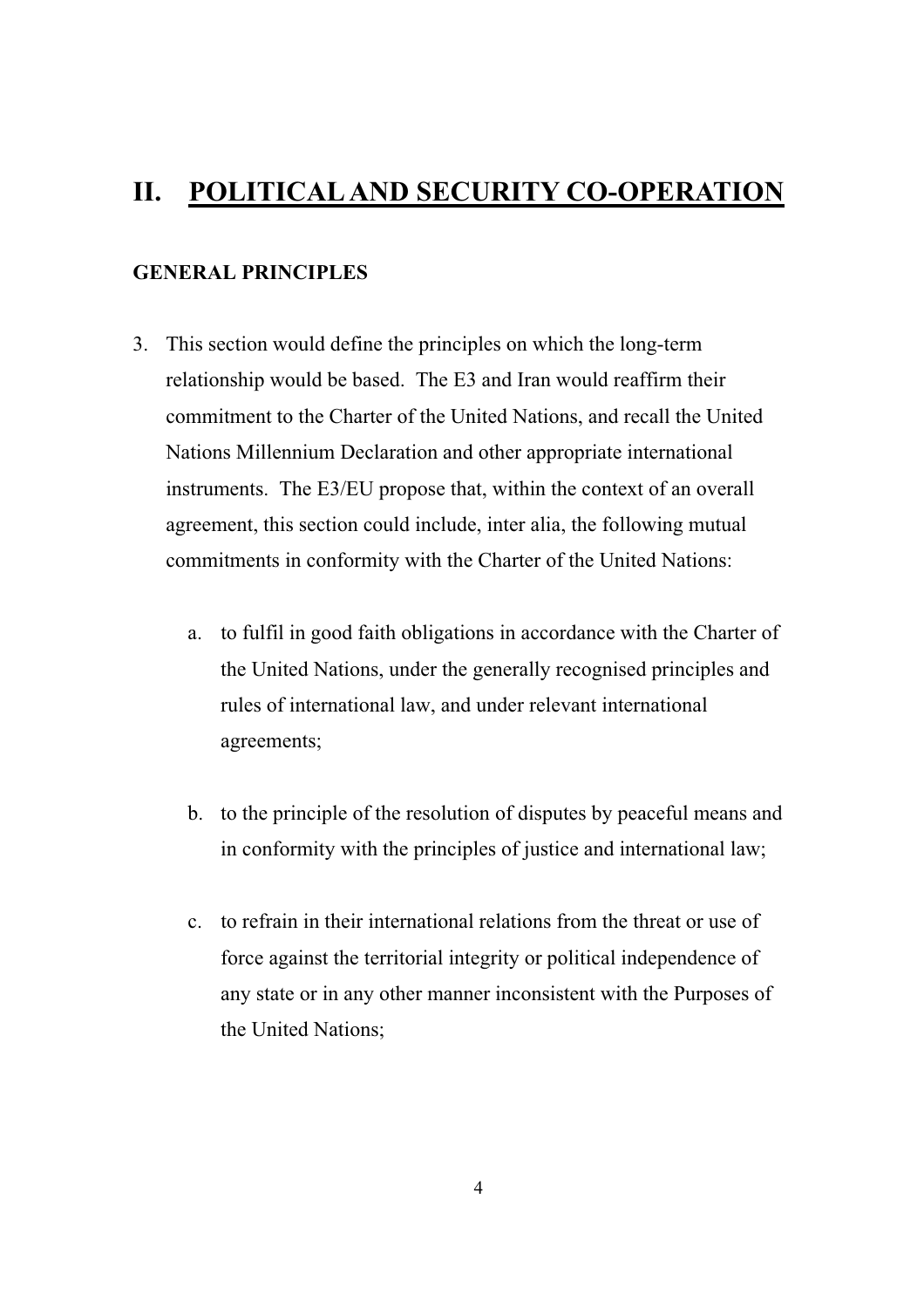- d. to the principle of the sovereign equality of all States;
- e. to co-operation between States in the various spheres of international relations;
- f. to promote respect for and observance and protection of human rights and fundamental freedoms for all without distinction of any kind;
- g. to affirm their commitment to prohibiting discrimination on any ground such as race, colour, sex, language, religion, political or other opinion, national or social origin, property, birth or other status; and
- h. to establish conditions under which justice and respect for States' obligations under treaties and international law can be maintained;
- 4. Within the context of an overall agreement and Iran's fulfilment of its obligations under the Treaty on the Non-Proliferation of Nuclear Weapons (NPT), the United Kingdom and France would be prepared to reaffirm to Iran the unilateral security assurances given on 6 April 1995, and referred to in United Nations Security Council Resolution 984 (1995). Specifically:

5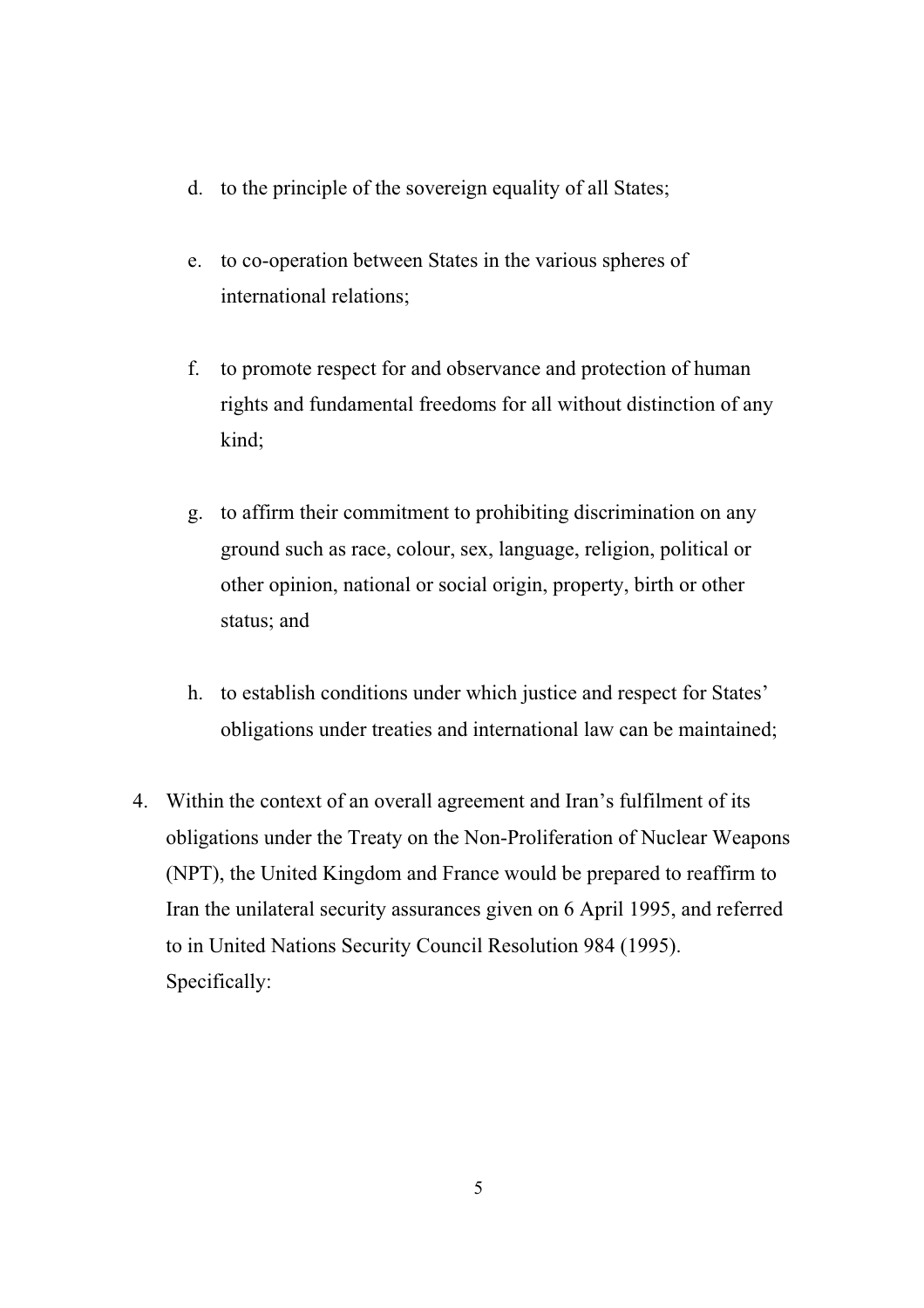- a. the United Kingdom and the French Republic would reaffirm to Iran that they will not use nuclear weapons against non-nuclearweapon States Parties to the Treaty on the Non-Proliferation of Nuclear Weapons except in the case of an invasion or any attack on them, their dependent territories, their armed forces or other troops, their allies or on a State towards which they have a security commitment, carried out or sustained by such a non-nuclearweapon State in association or alliance with a nuclear-weapon State; and
- b. the United Kingdom and the French Republic would recall and reaffirm their intention, as Permanent Members of the Security Council, to seek immediate Security Council action to provide assistance, in accordance with the Charter, to any non-nuclear weapon State, party to Treaty on the Non-Proliferation of Nuclear Weapons, that is a victim of an act of aggression or an object of a threat of aggression in which nuclear weapons are used.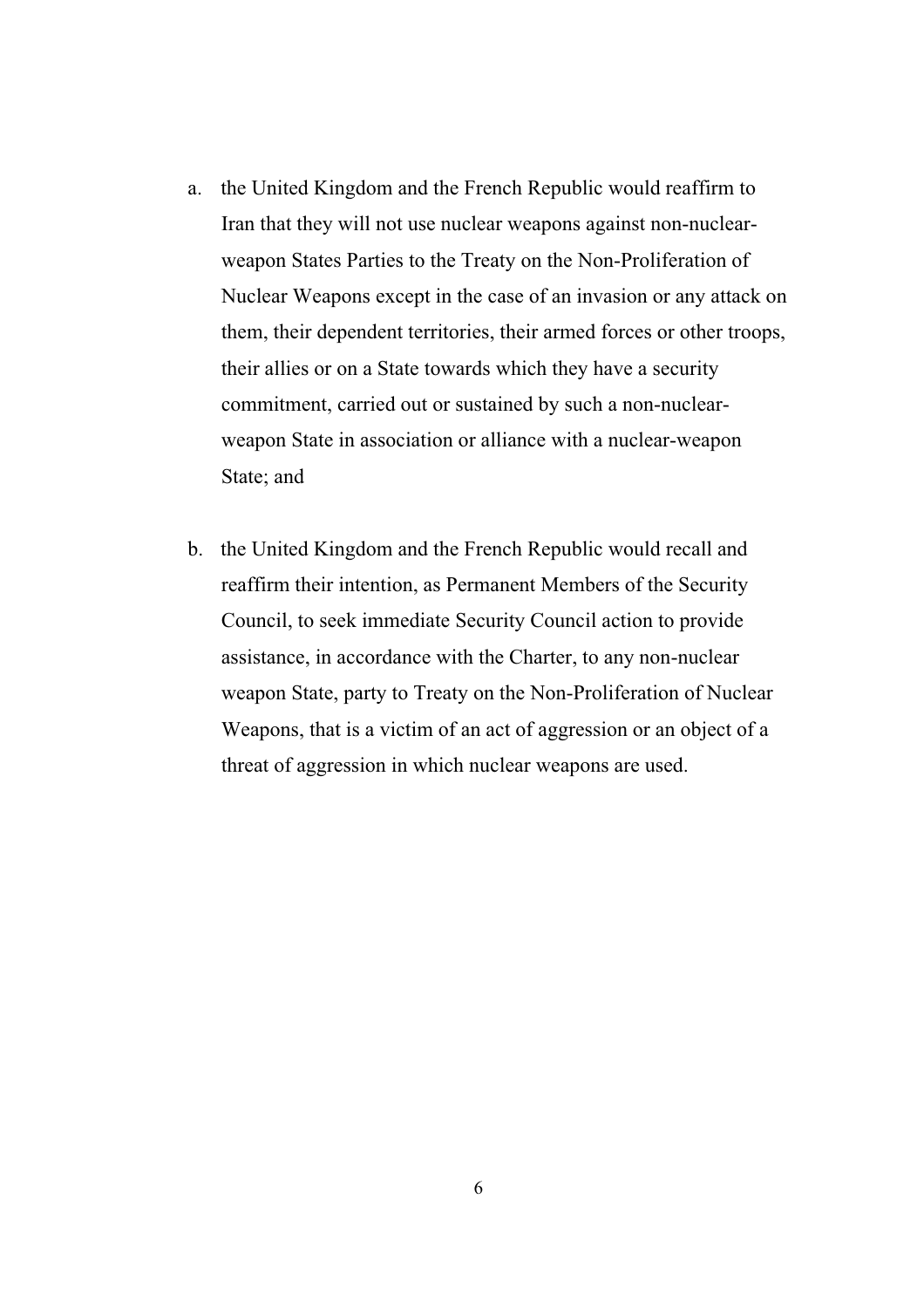#### **AREAS OF CO-OPERATION OF SPECIAL INTEREST**

5. As part of an overall agreement the E3/EU propose that both parties should make commitments in the following areas.

#### **Non-proliferation**

- 6. The E3/EU and Iran would:
	- a. recall the statement of the President of the United Nations Security Council on 31 January 1992 and United Nations Security Council Resolution 1540 (2004) and reaffirm that the proliferation of nuclear, chemical and biological weapons, as well as their means of delivery, constitutes a threat to international peace and security; express grave concern that illicit trafficking in nuclear, chemical and biological weapons, as well as their means of delivery and related materials, which adds a new dimension to the issue of proliferation of such weapons and also poses a threat to international peace and security; co-operate to take appropriate and effective measures against such activities; and stress the importance of effective national export controls;
	- b. reaffirm their commitment to abide by security and nonproliferation treaties to which they are party, and recall the need for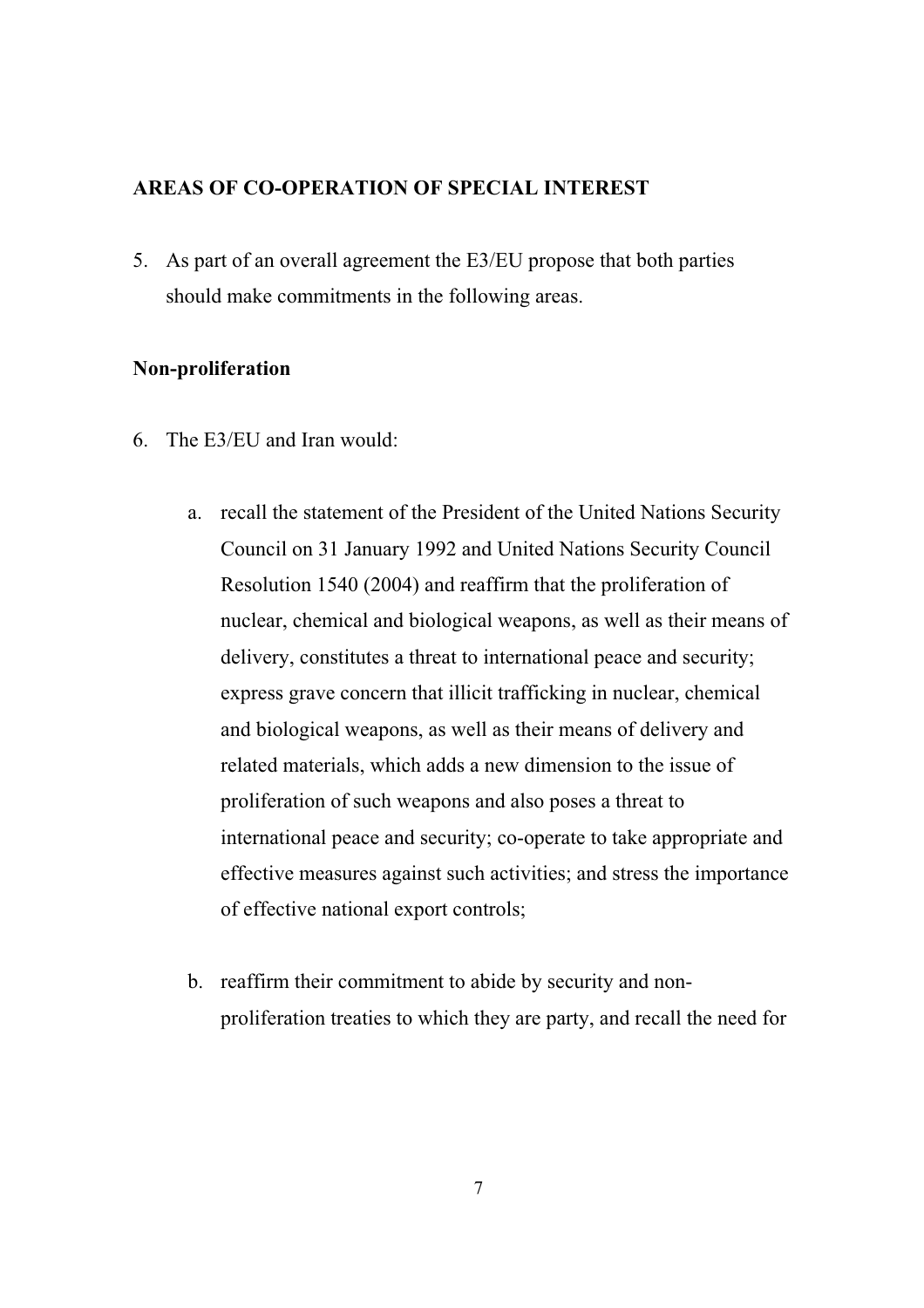more consistent monitoring, effective implementation and, where necessary, firmer enforcement of such treaties;

- c. stress the importance of universal adherence to and full implementation of and compliance with disarmament and nonproliferation treaties and of the full implementation of the IAEA safeguards agreements and additional protocols; work towards the conclusion of a Fissile Material Cut-Off Treaty; where it has not already been done, conclude an Additional Protocol; become party to the Comprehensive Nuclear Test Ban Treaty; and subscribe to the Hague International Code of Conduct against Ballistic Missile Proliferation;
- d. reaffirm their commitment to the objective of an effectively verifiable Middle East zone free of weapons of mass destruction, nuclear, biological and chemical, and their means of delivery, consistent with the resolution on the Middle-East adopted at the 1995 NPT review and extension conference, United Nations Security Council Resolution 687 (1991), and the relevant resolutions of the United Nations General Assembly.
- e. confirm that the prevention of proliferation of WMD should not hamper international co-operation for peaceful purposes, in accordance with the relevant international obligations, while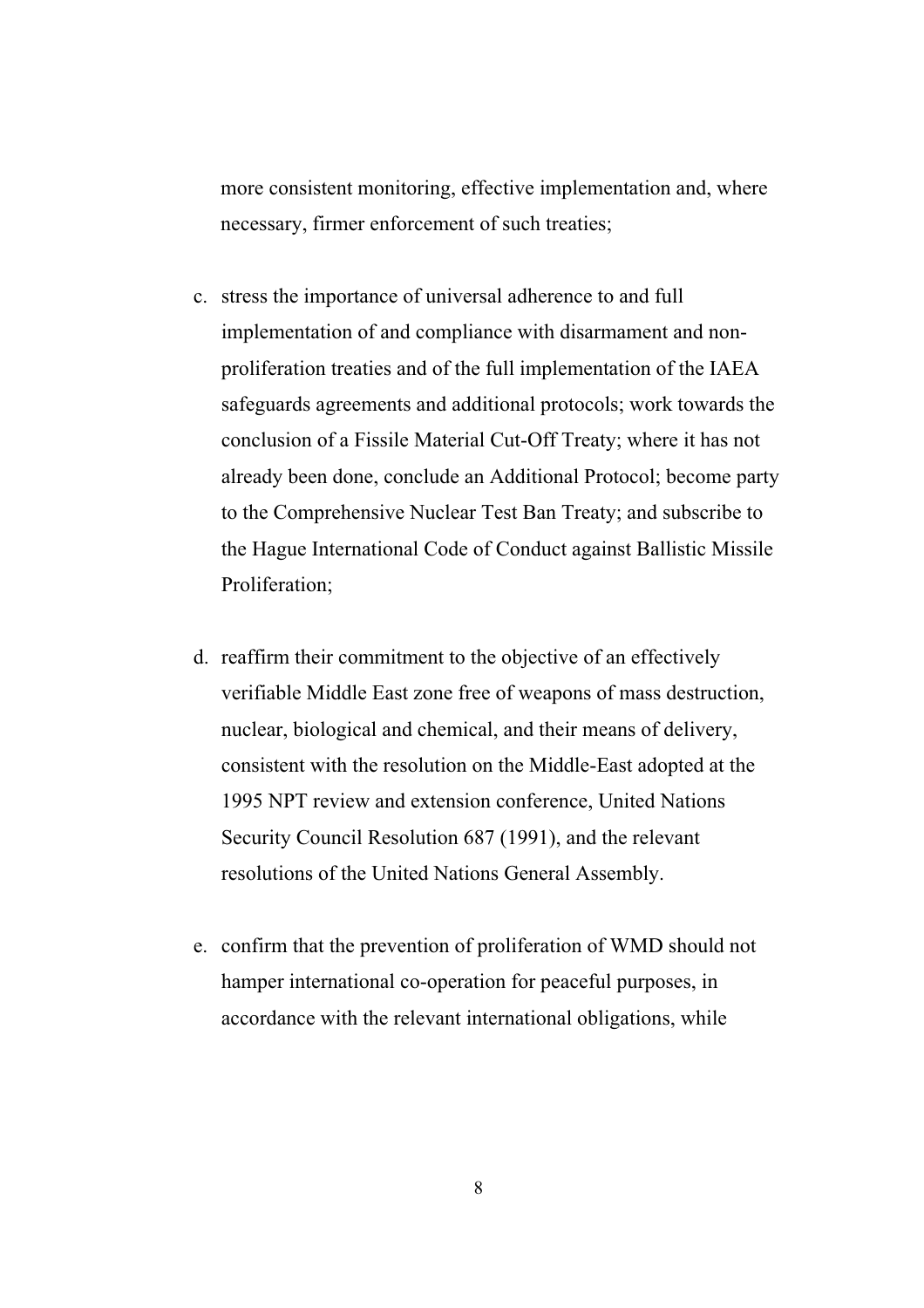underlining that the goal of peaceful utilisation must not be used as a cover for proliferation.

#### **Regional security**

- 7. The E3/EU recognise that they share a number of specific security concerns and interests with Iran and the important role Iran can potentially play in ensuring regional security and stability. As part of an overall agreement, the E3/EU would welcome an expanded dialogue and relationship on these issues. To this end, the E3/EU would, as part of an overall agreement, commit to working with Iran to encourage confidencebuilding measures and regional security arrangements. Such discussions would take place in close consultation with all the States of the region. The E3/EU and Iran would recognise that any regional security arrangements must take account of the legitimate interests of all the countries in the region, thus contributing to the stability and security of the region as a whole.
- 8. In this context, the E3/EU would recall their and Iran's past and present contributions to the reconstruction of Afghanistan and Iraq, and reaffirm their determination to strengthen co-operation in these areas, and to work together to support the political process in both these countries with the goal of establishing democratic and stable states, based on the rule of law, which coexist with their neighbours, and by preventing any support and encouragement for groups that use violence for political ends.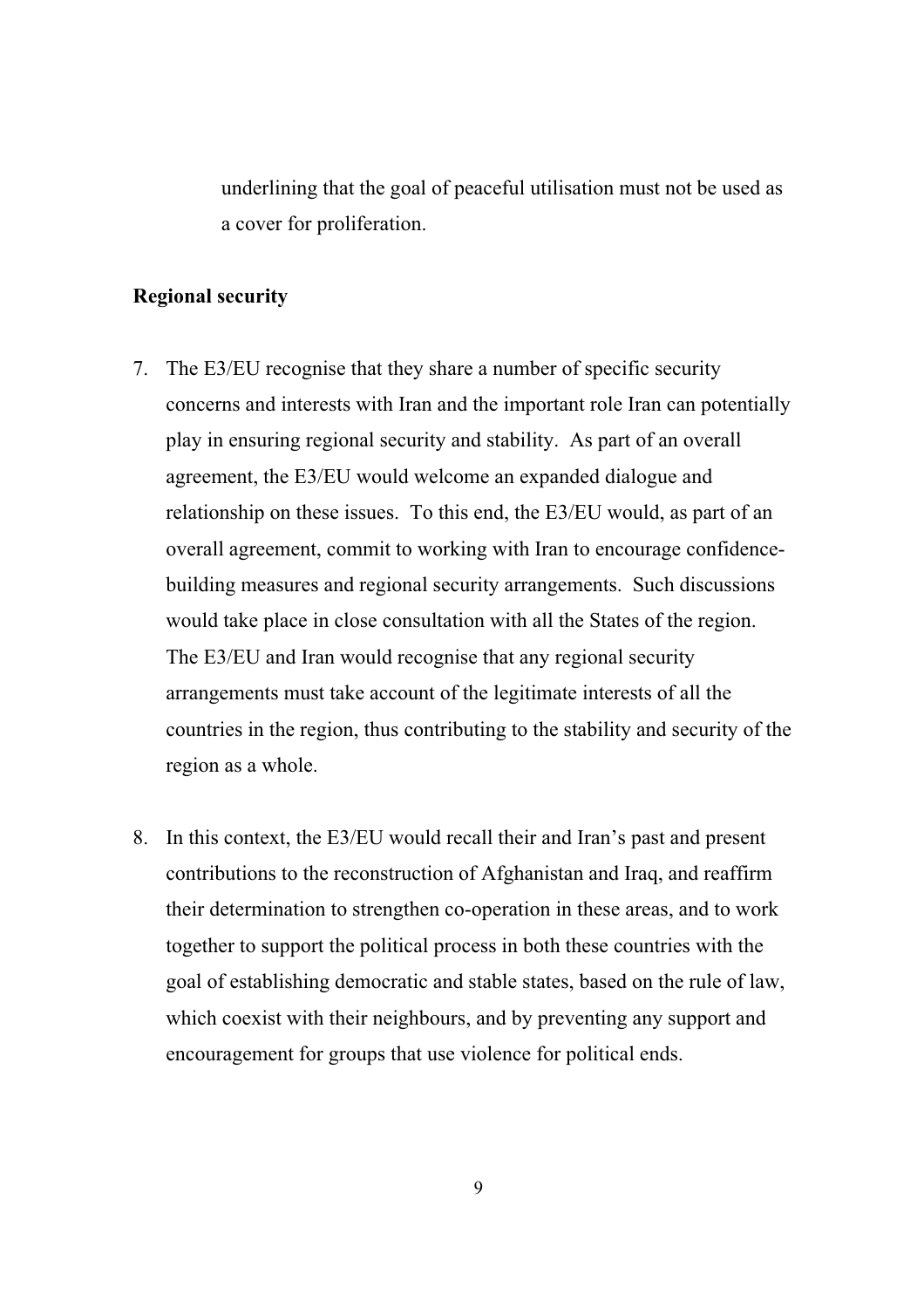#### **Terrorism**

- 9. The E3/EU and Iran would commit themselves to supporting the declaration on terrorism proposed by the Secretary General for the United Nations Millennium Summit, recognising that this definition might evolve before or during the Summit itself. This states that 'the targeting and deliberate killing of civilians and non-combatants cannot be justified or legitimised by any cause or grievance, and … that any action which is intended to cause death or serious bodily harm to civilians or noncombatants, when the purpose of such an act, by its nature or context, is to intimidate a population or to compel a government or an international organisation to do or to abstain from any act constitutes an act of terrorism'. To this end, the E3/EU and Iran would commit themselves to:
	- a. combat by all means, in accordance with the Charter of the United Nations, threats to international peace and security caused by terrorist acts;
	- b. complement international co-operation by taking additional measures to prevent and suppress, through all lawful means, the financing and preparation of any act of terrorism, in the framework of full implementation of United Nations Security Council Resolution 1373; and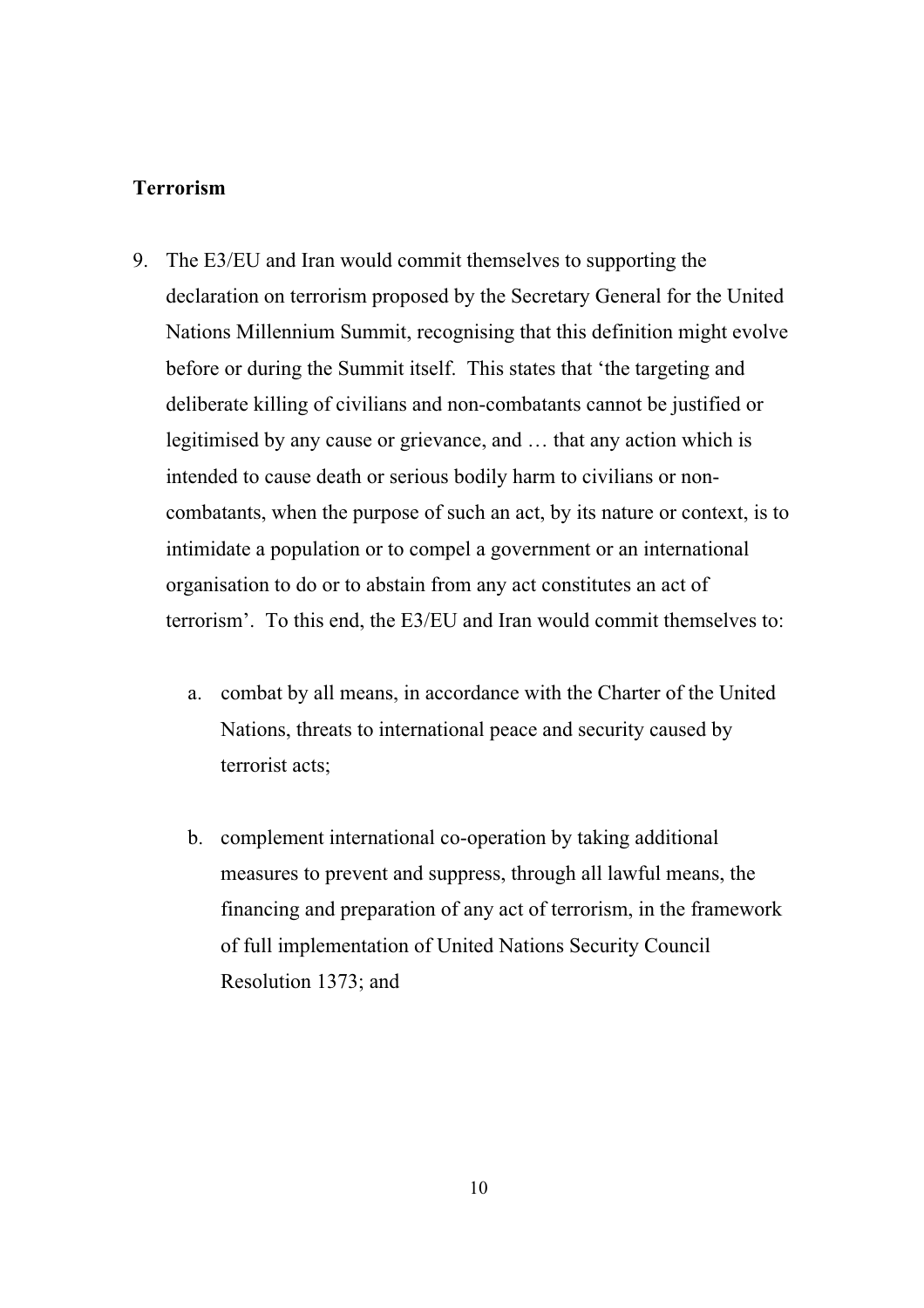c. refrain from organising, instigating, assisting or participating in terrorist acts in another State or acquiescing in organised activities in their territories directed towards the commission of such acts.

#### **Combating drug trafficking**

- 10. The E3/EU recognise that Iran has been and will continue to be a key international partner for the EU in stemming the flow of opiates to Europe and therefore commit to developing co-operation on issues related to: illicit drug production, drug trafficking, chemical precursors trafficking, money-laundering, drug demand reduction, preventative and educational measures, treatment and rehabilitation of drug abusers, and assistance in drafting national legislation.
- 11. In support of this goal the E3/EU will:
	- a. actively support efforts to establish an EU Action Plan with Iran, building on the 'EU commitments to action';
	- b. actively support international programmes designed to tackle Iran's drug problem;
	- c. take steps with Iran to implement joint projects in close consultation with Afghanistan and Iraq to establish border police structures, training of police officers and border management. As a first step,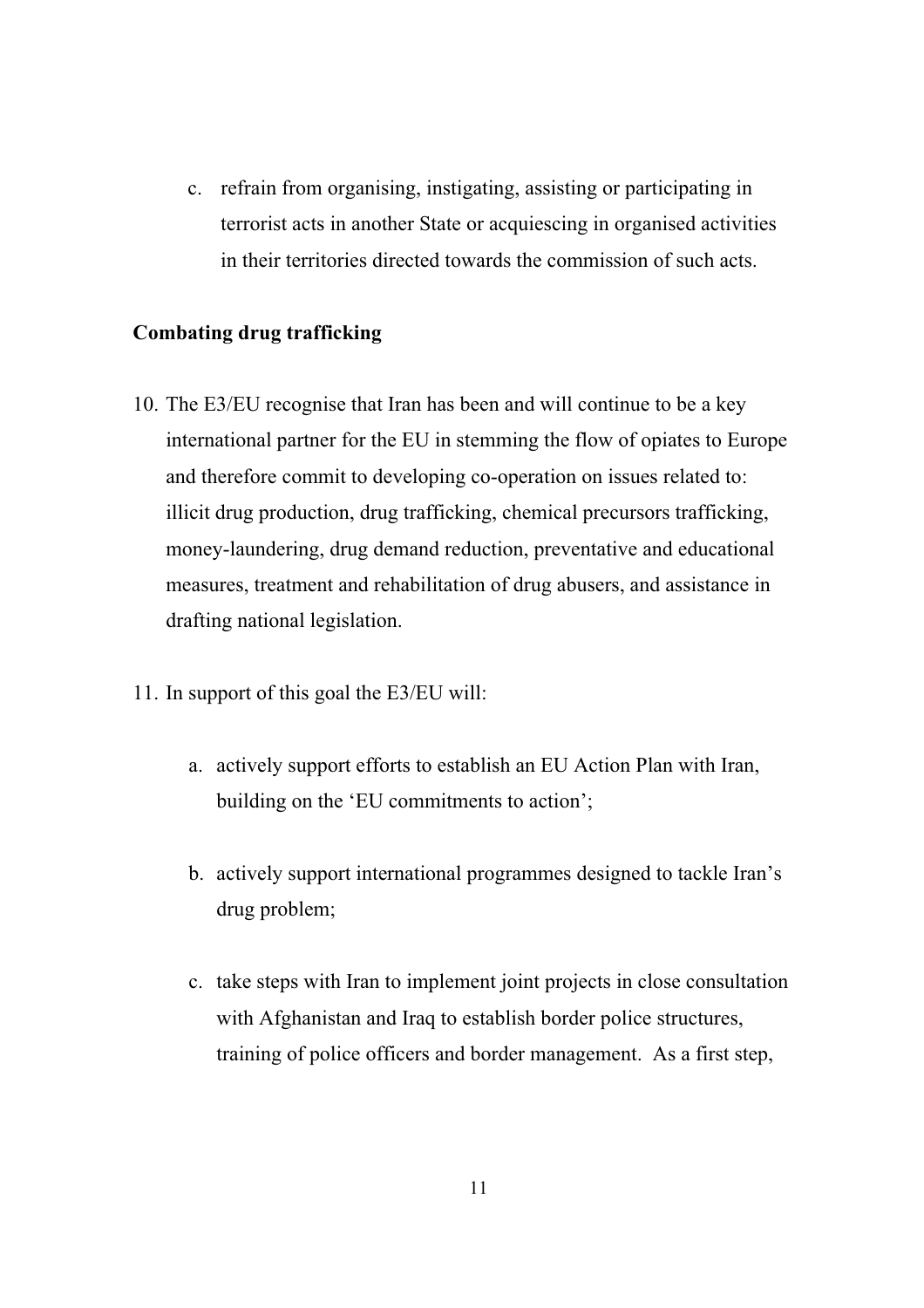the E3/EU will focus their co-operation on enhancing capacities for Afghan/Iranian co-operation in the fields of cross-border police cooperation, intensified communication on both sides of the border, as well as the training of customs officers, and on the development of projects on demand and harm reduction in Iran.

#### **IMPLEMENTATION MECHANISM**

- 12. In the course of the negotiation the E3/EU and Iran would establish an appropriate consultation and co-operation mechanism with a view to developing a long-term relationship on political and security issues, taking into account the continuing EU-Iran negotiations on a Political Dialogue Agreement.
- 13. To this end, the E3/EU propose the creation of a high-level committee on political and security issues, which would be made up of representatives from respective Foreign Affairs and Defence authorities. This Committee, which would meet periodically, would review progress on this part of the agreement and provide a forum for discussing issues of regional, international and mutual interest. The Committee would report regularly to the appropriate EU bodies and to the Government of Iran.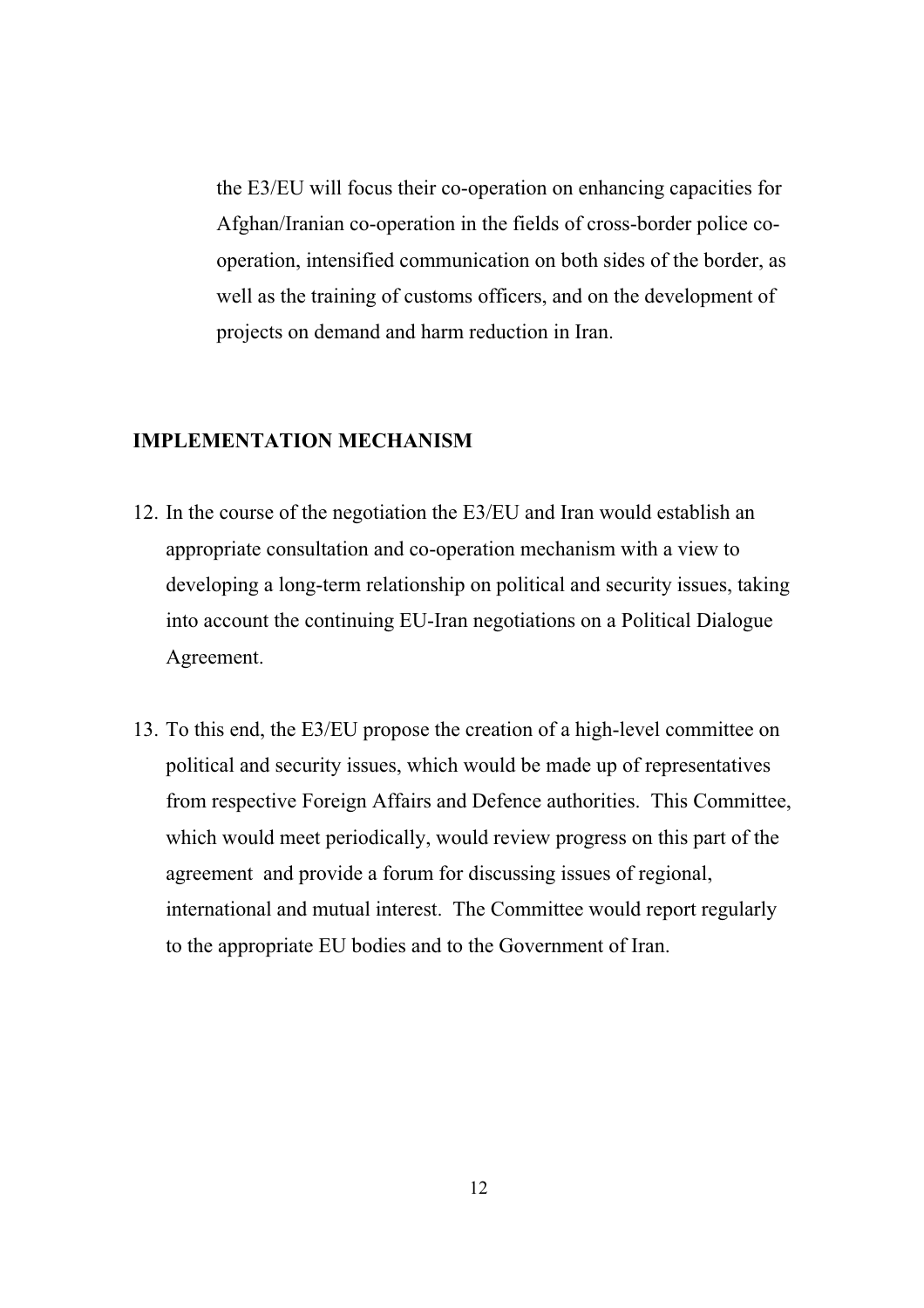# III. LONG-TERM SUPPORT FOR IRAN'S CIVIL **NUCLEAR PROGRAMME**

#### **PRINCIPLES**

- 14. The E3/EU recognise Iran's rights under Article IV of the NPT to develop research, production and use of nuclear energy without discrimination in conformity with its obligations under the NPT.
- 15. The E3/EU recognise Iran's right to develop a civil nuclear power generation programme to reduce its dependence on oil and gas and to choose the most appropriate mix of energy sources to meet its needs as it perceives them, consistent with its international obligations.
- 16. The E3/EU therefore declare, within the context of an overall agreement and a mutually acceptable agreement on long-term arrangements, their willingness to support Iran to develop a safe, economically viable and proliferation-proof civil nuclear power generation and research programme that conforms with its energy needs.
- 17. The E3/EU fully support long-term co-operation in the civil nuclear field between Iran and Russia.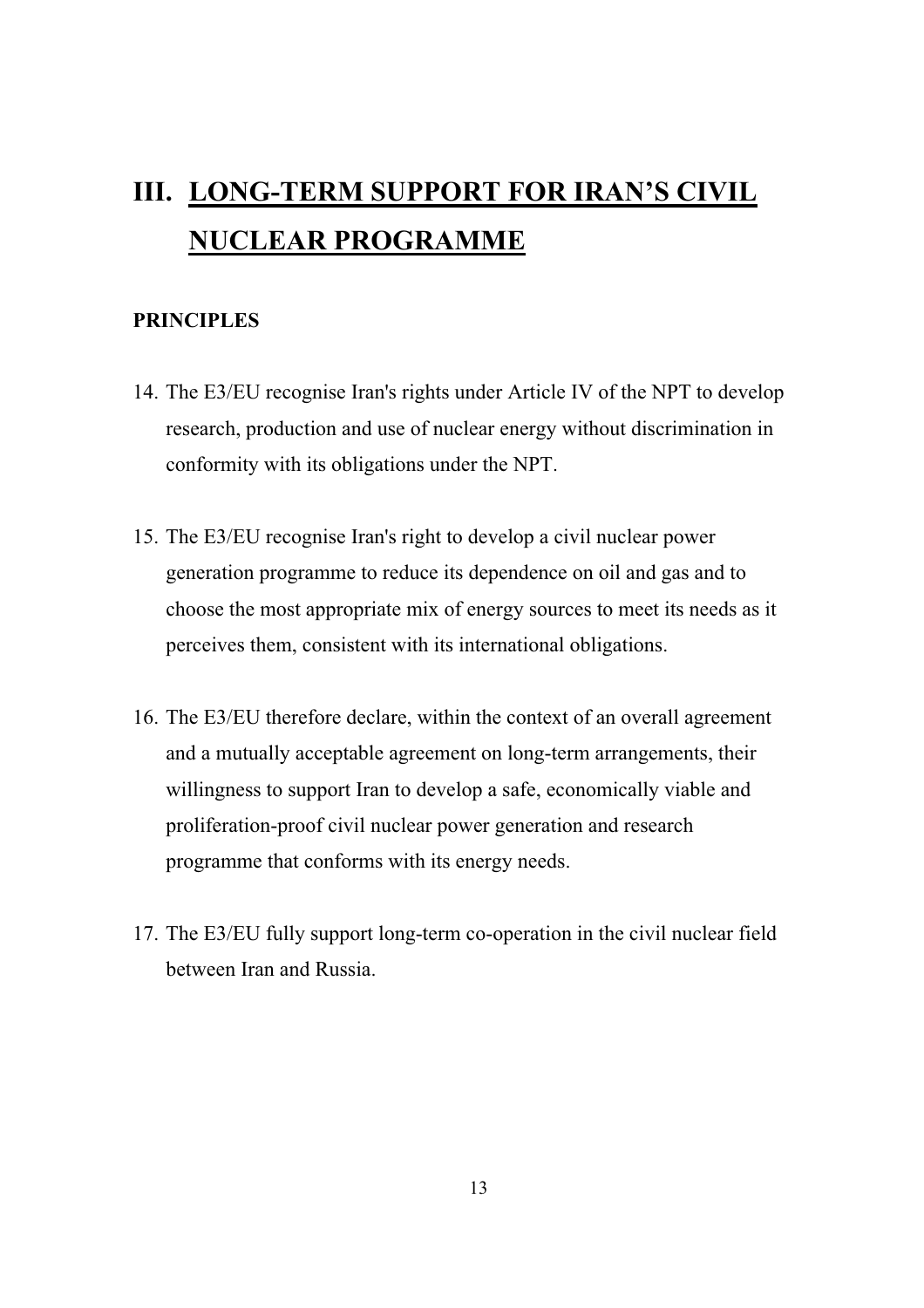#### **FRAMEWORK**

- 18. Within the context of an overall agreement, co-operation between the E3/EU and Iran in the civil nuclear field would move forward within the following framework:
	- a. Iran would have access to the international nuclear technologies market where contracts are awarded on the basis of open competitive tendering, recognising the right of companies to determine their own commercial strategies and choices;
	- b. co-operation would be conditional on Iran's full implementation of its relevant international obligations and commitments, including the long-term arrangements agreed between the E3/EU and Iran, resolution by the IAEA of all questions raised under Iran's Safeguards Agreement and Additional Protocol, and continued cooperation with the IAEA;
	- c. under United Nations Security Council Resolution 1540, and based on respective national, European and international norms, the E3/EU and Iran are obliged to implement export controls. The E3 would commit themselves to implementing these controls in a nondiscriminatory way, bearing in mind the new context that would be created by the confidence building measures and commitments undertaken by Iran under an overall agreement.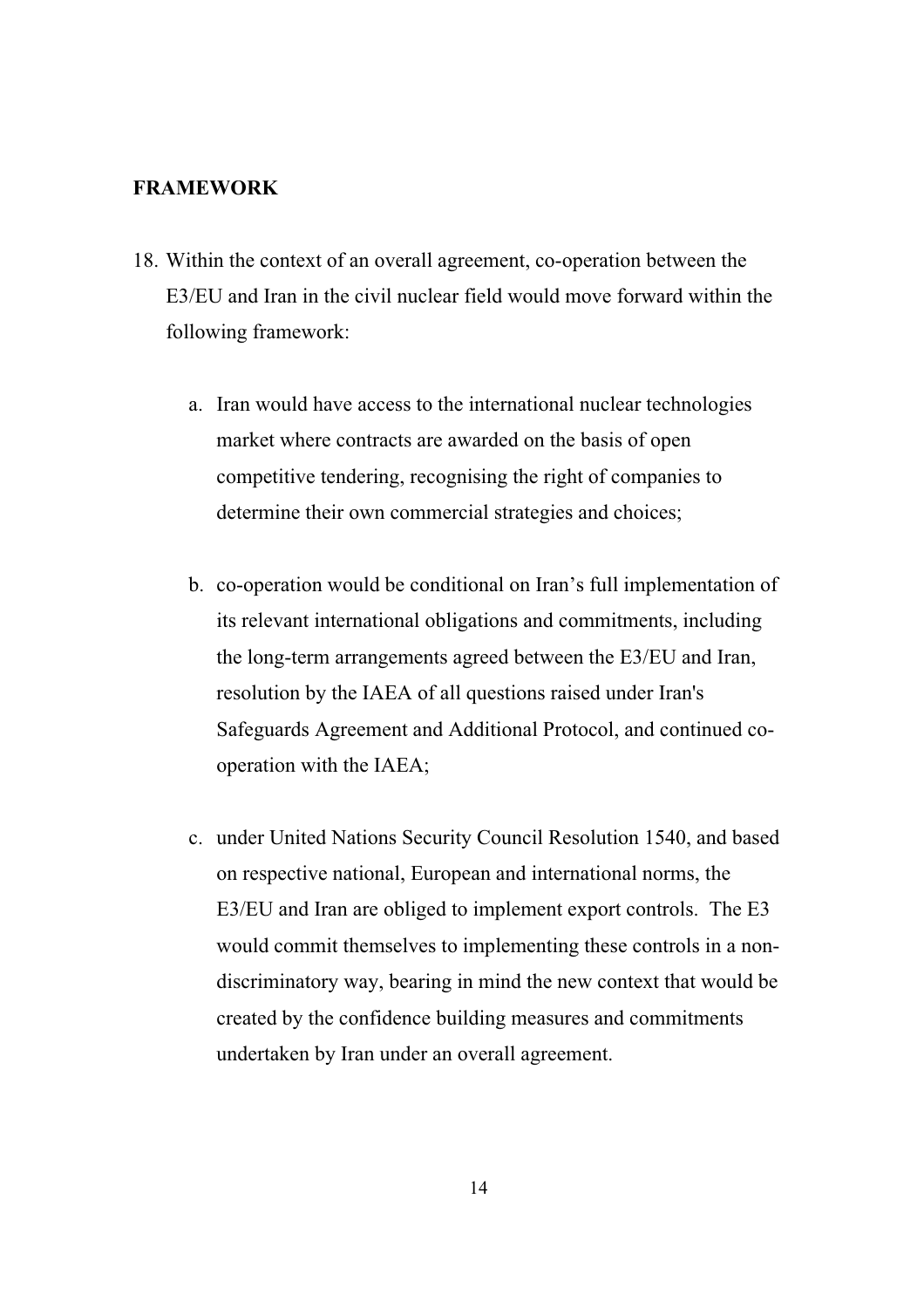## **IRANIAN ACCESS TO THE INTERNATIONAL NUCLEAR FUEL MARKET AND CO-OPERATION IN NUCLEAR ENERGY**

- 19. In line with these principles, and in the context of an overall agreement and growing confidence between the E3/EU and Iran, the E3 would support the development of Iran's civil nuclear programme in the following areas:
	- a. in the field of civil nuclear research through implementation of the E3/EU's offer of an expert mission to help identify the requirement for a research reactor in Iran and how best to meet that requirement. The E3/EU would ensure Iran faced no discriminatory obstacles to filling the requirements jointly identified; and
	- b. in other fields of peaceful use of nuclear energy, excluding fuelcycle related activity, the E3/EU would commit themselves not to impede participation in open competitive tendering.
- 20. The E3 Governments also support the development of co-operation in the following main areas, to be included in a final agreement:
	- a. in fields such as radio-isotope production, basic research and the peaceful use of nuclear energy in the fields of medicine and agriculture, subject to further expert discussion between the two sides;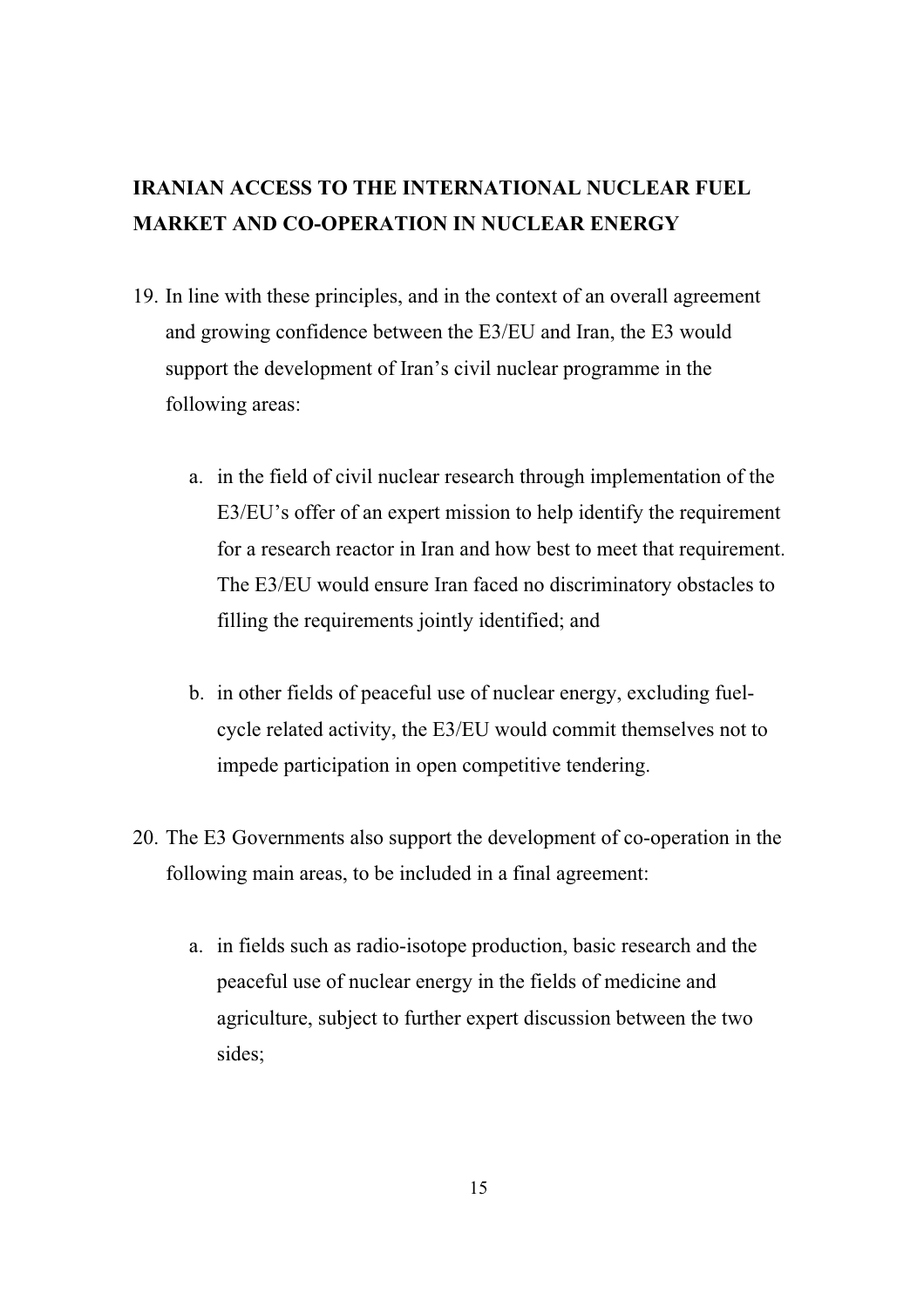- b. in establishing co-operation between regulatory authorities in the E3/EU and Iran and the IAEA in order to assist with the design and implementation of international standard nuclear safety and security regimes. This could include formalised co-operation between regulators to share developed expertise and offering advice on security aspects such as the implementation of the Convention on the Physical Protection of Nuclear Materials, after Iran's accession to the Convention in its amended version. These areas of cooperation could be refined during the proposed visit of Iranian experts to the E3/EU.
- 21. To this end, the E3/EU will actively support commencement of negotiations on an agreement between EURATOM and Iran. This would create a framework for closer co-operation between Iran and all EU Member States.

#### **FUEL ASSURANCES**

22. The E3/EU recognise that Iran should have sustained access to nuclear fuel for the Light Water Reactors forming Iran's civil nuclear industry. These arrangements are currently provided for through bilateral agreements and contracts with states/companies with which it is engaged in nuclear co-operation. The E3/EU note that under the Iran/Russia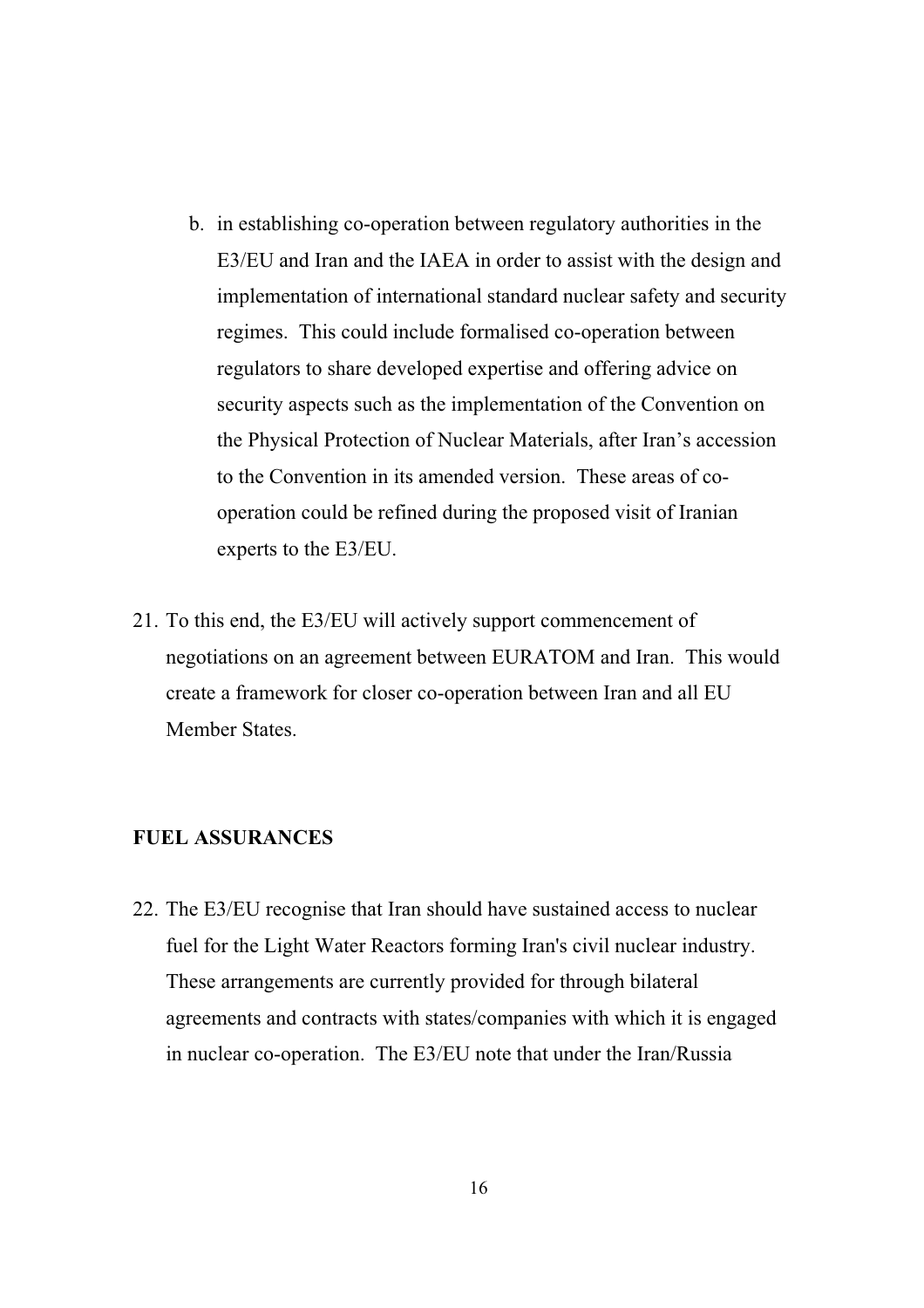agreement on nuclear co-operation, Russia has committed itself formally to supplying nuclear fuel for the life-time of Russian-built reactors in Iran. But the E3/EU stand ready to explore additional ideas in this context.

- 23. In order to provide Iran with additional assurances that external supplies of fuel could be relied upon in the long term, the E3/EU would propose to develop with Iran a framework which would provide such assurance, without prejudicing any future multilateral arrangements developed under IAEA auspices.
- 24. Both the E3/EU and Iran would aim to have IAEA (or possibly other international) endorsement for any framework developed, and the IAEA might be invited to monitor the operation of the mechanism and certify its operation on objective principles.
- 25. Any fuel provided would be under normal market conditions and commercial contracts and subject to proliferation proof arrangements being agreed for safety, transport and security of the fuel, including the return of all spent fuel.
- 26. The framework could involve a combination of the following mutually reinforcing measures: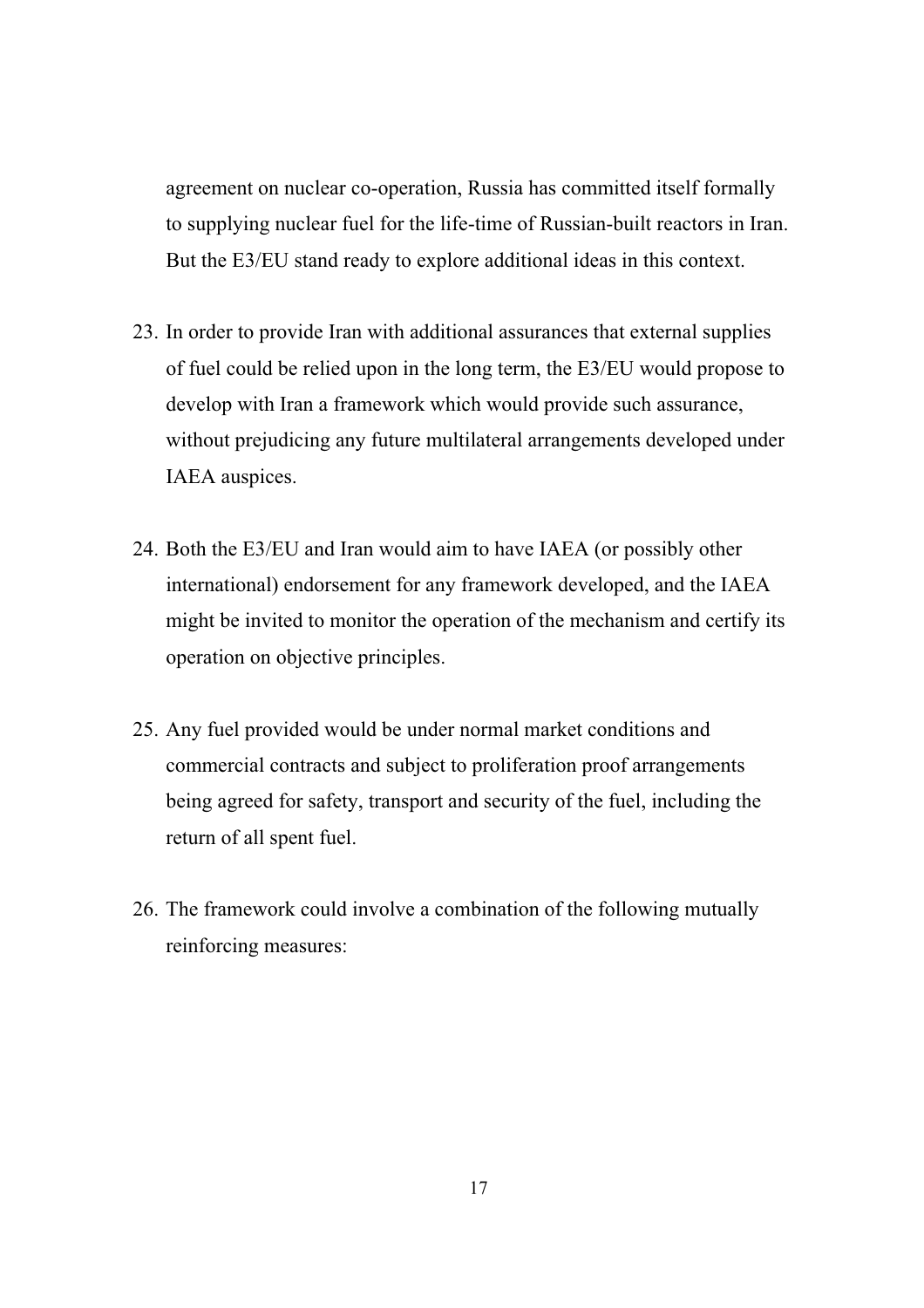#### **a. E3/EU – Iran ad hoc mechanism**

- 27. This would involve establishment of a specific mechanism to be agreed between the E3/EU and Iran should the contracted supplier not be in a position to provide the fuel pursuant to its agreements with Iran for noncommercial reasons not connected with proliferation or safeguards related concerns and Iran faced serious difficulty in procuring the nuclear fuel necessary for the safe and sustained functioning of its Light Water reactors. In such an event, the E3/EU and Iran would immediately convene an ad hoc senior officials meeting to assess the situation, and identify and review relevant measures. The E3/EU Governments would, in parallel convene a meeting with relevant companies to review what action could be taken to avoid any shortage of energy. The IAEA could, as appropriate, be invited to such meetings for advisory purposes.
- 28. The mechanism might seek initially to restore fuel supplies from the contracted supplier. If this was not possible, it could seek to identify an alternative fabricator capable of producing the required design of reactor fuel. If no such fabricator could be identified, possibilities would be investigated to establish and licence a new fabrication line, outside Iran, able to meet the future fuel supply needs at market prices. Any such alternative supply mechanism would be dependent on satisfactory arrangements being established for long-term management of spent fuel outside Iran.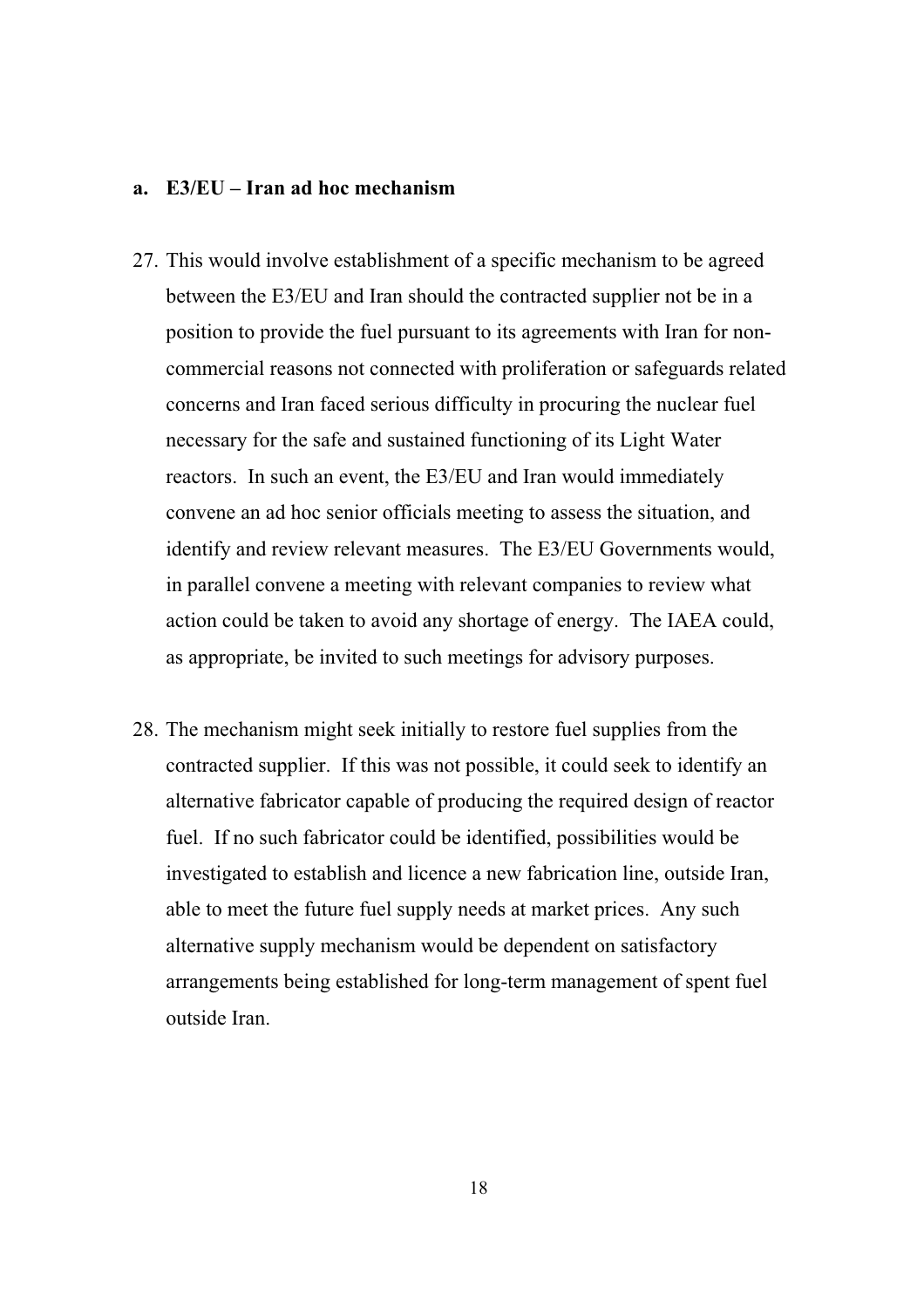29. The E3/EU would commit themselves to exploring ways with industry to provide assured enrichment services at market prices for fuel fabrication outside Iran if the usual enrichment services provider were unable to meet its contractual obligations for non-commercial reasons; how such a commitment would be formally presented remains to be defined.

#### **b. Establishment of a buffer store**

30. In order to provide the necessary time for a solution to be found through the E3/EU – Iran ad hoc mechanism without adversely impacting the operation of Iran's nuclear power reactors, the E3/EU commit themselves to assisting in the establishment of a buffer store of fuel, sufficient to maintain supplies at the contracted rate for a period of 5 years. This store would be physically located in a mutually acceptable third country, and would be available to draw from while long-term arrangements are put in place. The E3/EU would welcome early discussion with Iran on establishment, maintenance and use of the buffer store.

#### **c. Multilateral arrangements**

31. The E3/EU and Iran would engage with the IAEA and others to develop international mechanisms following on from the ideas identified in the "Multilateral Nuclear Approaches" report on security of fuel supply.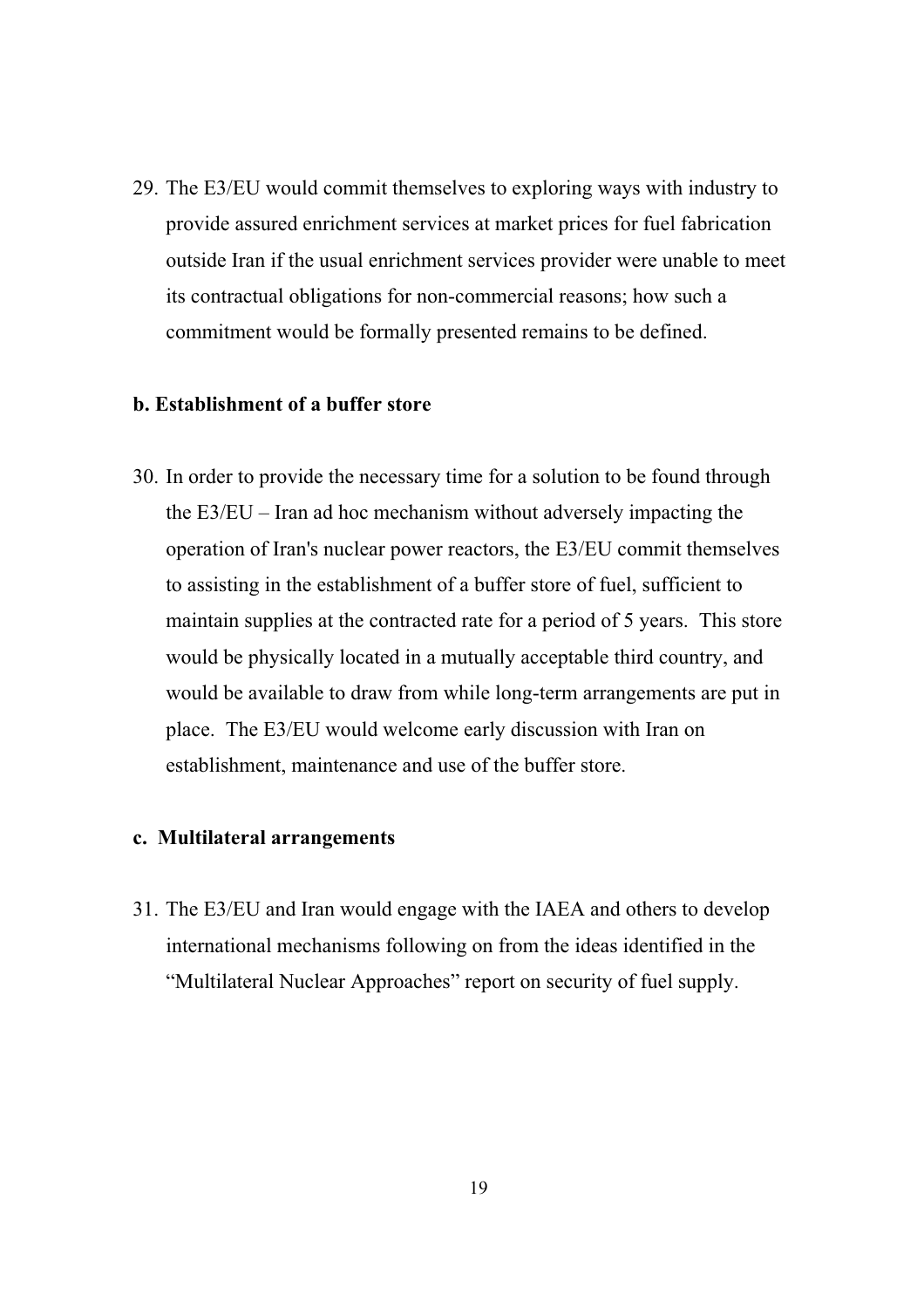#### **CONFIDENCE BUILDING**

- 32. The E3/EU reaffirm Iran's inalienable right to the peaceful use of nuclear energy, exercised in conformity with the NPT. In this context, the support of E3 countries for expanding international co-operation in Iran's civil nuclear sector and for the development of a safe, economically viable and proliferation proof civil nuclear power generation and research programme will present Iran with new opportunities.
- 33. Effective long-term co-operation between Iran and the international community in the civil nuclear field along the lines set out in this document will, however, require the continued building of confidence over a significant period.
- 34. As Iran will have an assured supply of fuel over the coming years, it will be able to provide the confidence needed by making a binding commitment not to pursue fuel cycle activities other than the construction and operation of light water power and research reactors. This commitment would be reviewed jointly in line with the review mechanism envisaged in Paragraph 58.
- 35. The E3/EU would expect Iran to invite the IAEA to agree a mechanism to verify the implementation of the final agreement.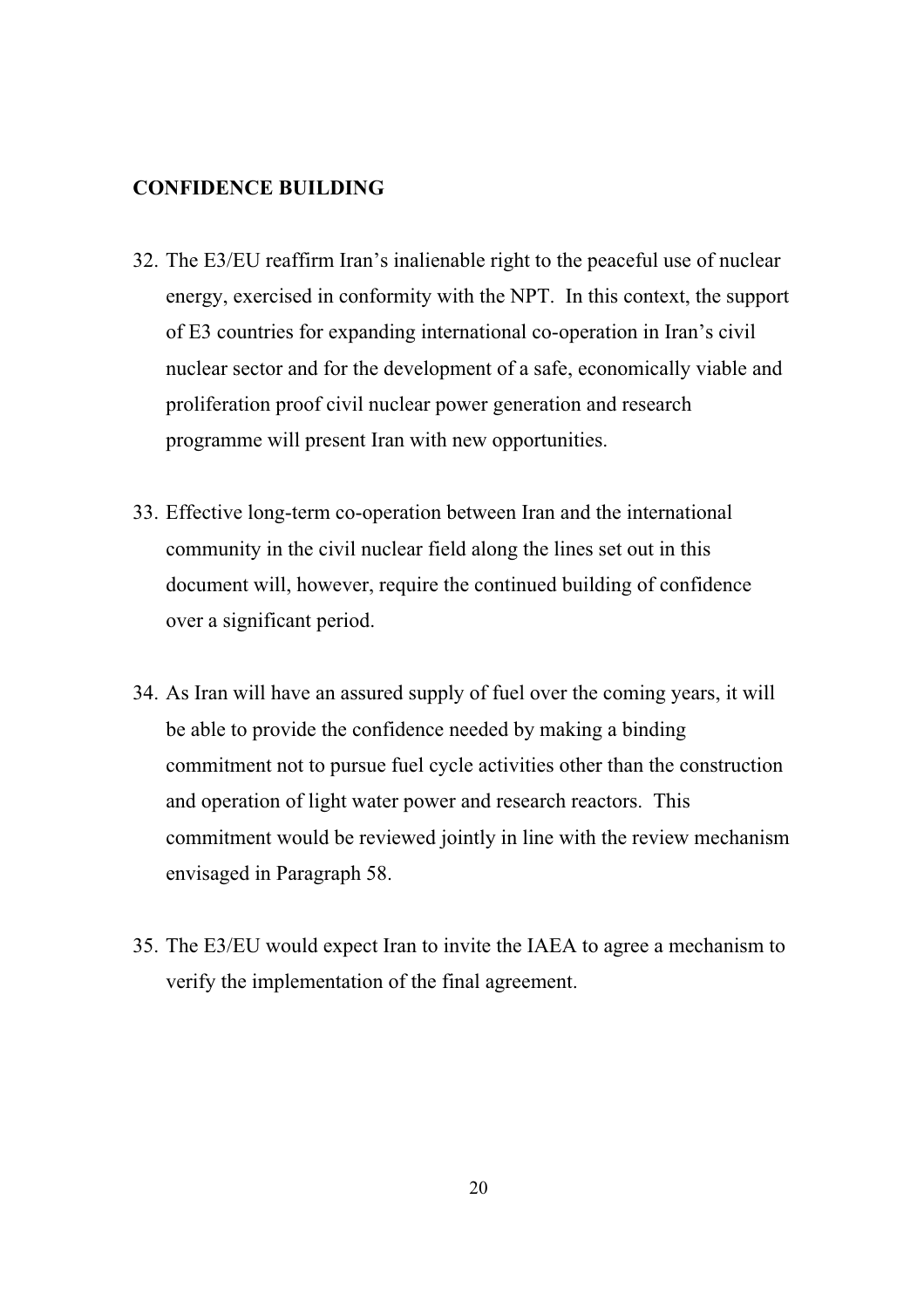- 36. As an essential element of this mechanism for international confidence building, Iran would undertake to:
	- a. make a legally binding commitment not to withdraw from the NPT and to keep all Iranian nuclear facilities under IAEA safeguards under all circumstances;
	- b. ratify its Additional Protocol, in accordance with its existing commitment, by the end of 2005;
	- c. in the meantime, fully implement the Additional Protocol pending its ratification and to co-operate proactively and in a transparent manner with the IAEA to solve all outstanding issues pursuant to the Safeguards Agreement and Additional Protocol including by allowing IAEA inspectors to visit any site or interview any person they deem relevant to their monitoring of nuclear activity in Iran; and
	- d. agree arrangements for the supply of fresh fuel from outside Iran and commit to returning all spent fuel elements of Iranian reactors to the original supplier immediately after the minimum cooling down period necessary for transportation.
- 37. In line with IAEA Board Resolutions, the E3/EU would also expect Iran to stop construction of its Heavy Water Research Reactor at Arak, which gives rise to proliferation concerns. The E3/EU repeat their existing offer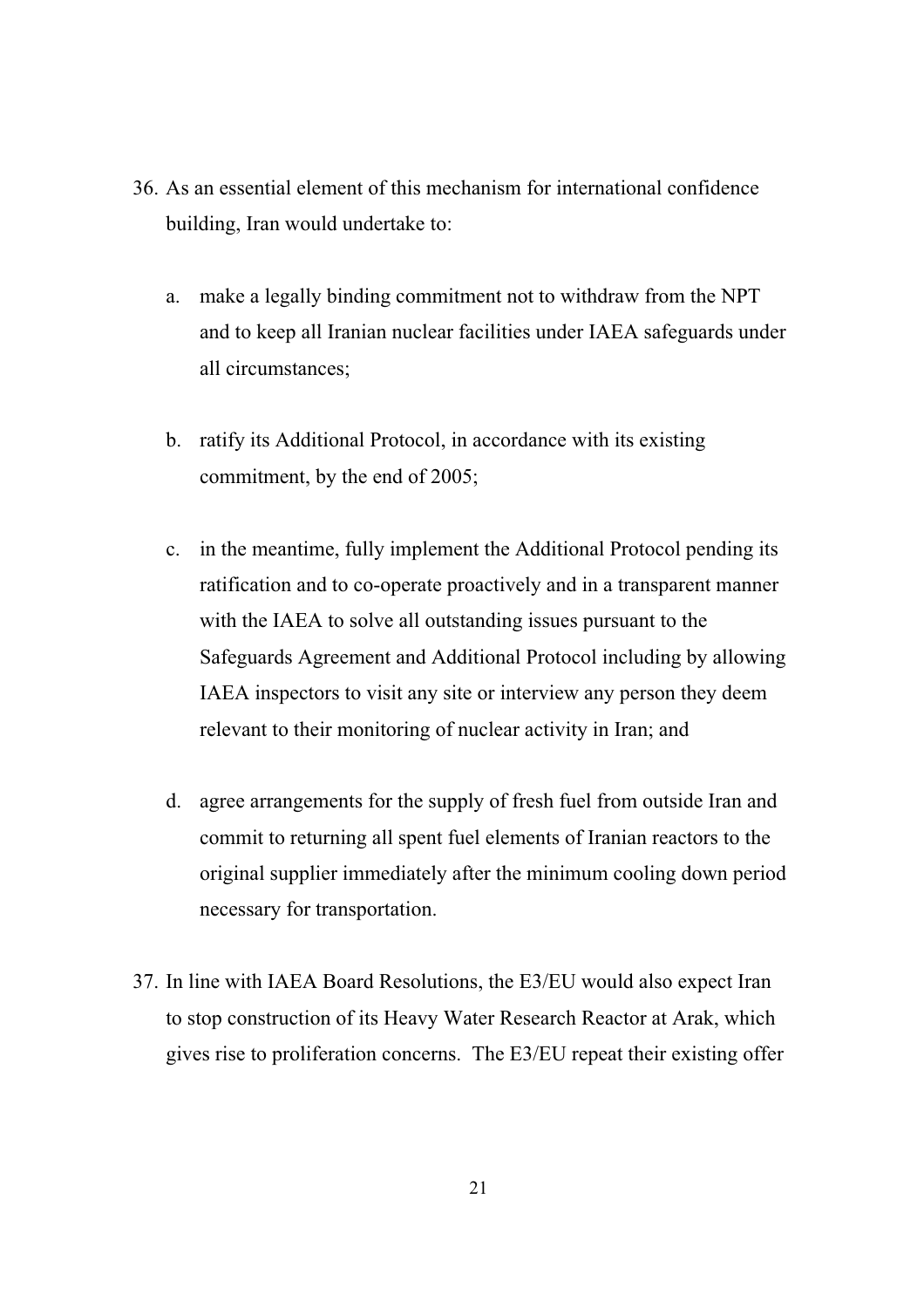to send an expert mission to Iran to help identify research requirements and the most suitable type of equipment to meet those requirements.

38. The E3/EU would work with Iran to establish a group to identify alternative uses for the equipment, installations, facilities and materials whose use, construction, testing or development would not form part of Iran's long-term civil nuclear industry. The group could consider alternative areas of employment for the scientists, technicians and workers currently employed in these facilities.

#### **CONSULTATION MECHANISM**

39. The E3/EU and Iran would conduct regular consultations on the peaceful uses of nuclear energy and the development of the Iranian civil nuclear programme through a specific consultation mechanism to be agreed.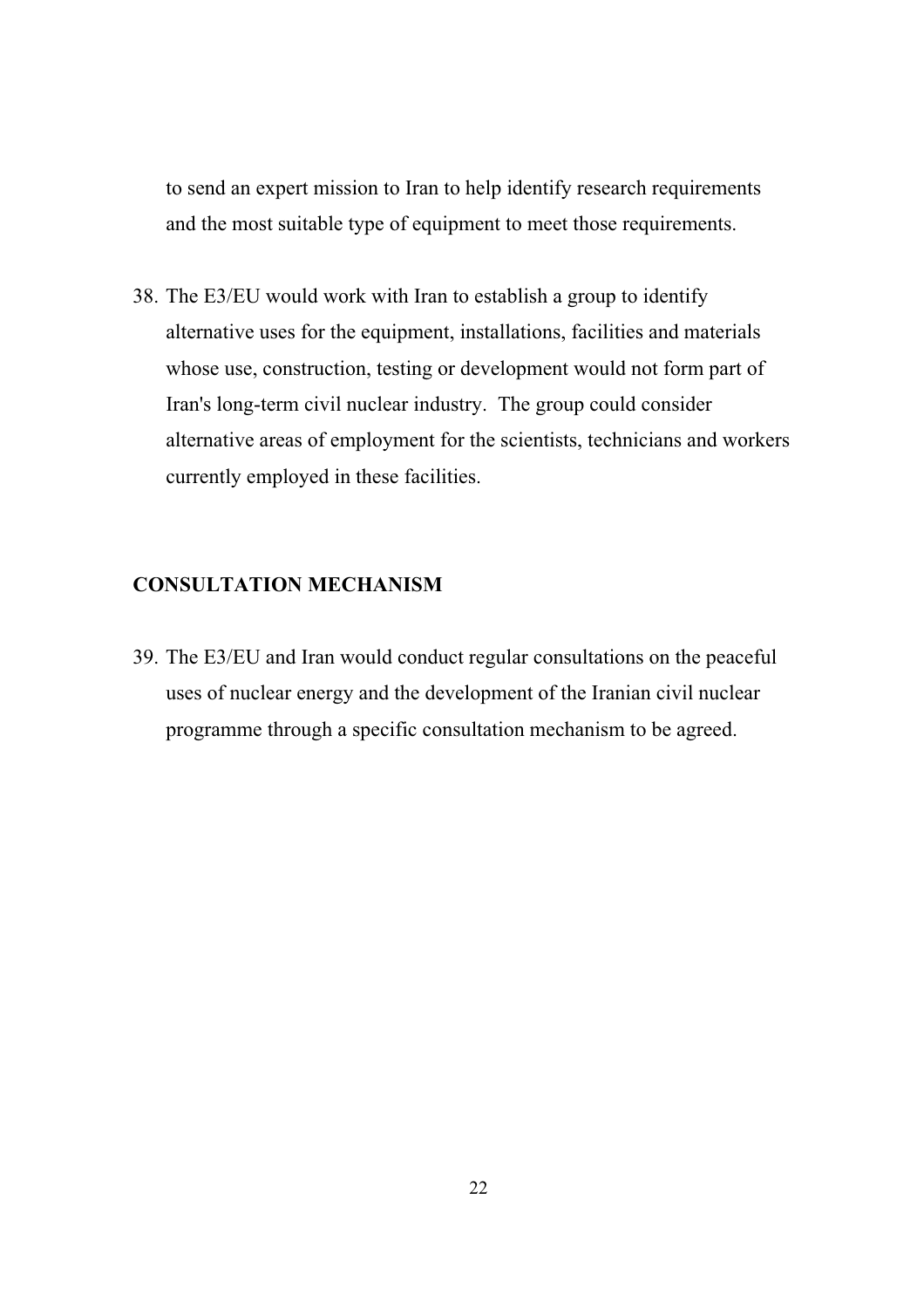# **IV. ECONOMIC AND TECHNOLOGICAL CO-OPERATION**

#### **PRINCIPLES**

40. The E3/EU consider that an overall agreement would lead to the development of a programme of economic and technological co-operation with Iran, complementing the envisaged EC/Iran Trade & Co-operation Agreement, which will constitute the main vehicle for the long-term development of economic relations between Europe and Iran.

#### **ENERGY CO-OPERATION**

- 41. The E3/EU would recognise the fundamental importance of energy cooperation to their long-term relationship with Iran. As part of an overall agreement:
	- a. the E3/EU and the European Commission would be prepared to issue a policy declaration that they regard Iran as a long-term source of fossil energy for the European Union and recognise the growing importance of Iranian gas supplies to Europe in the coming years;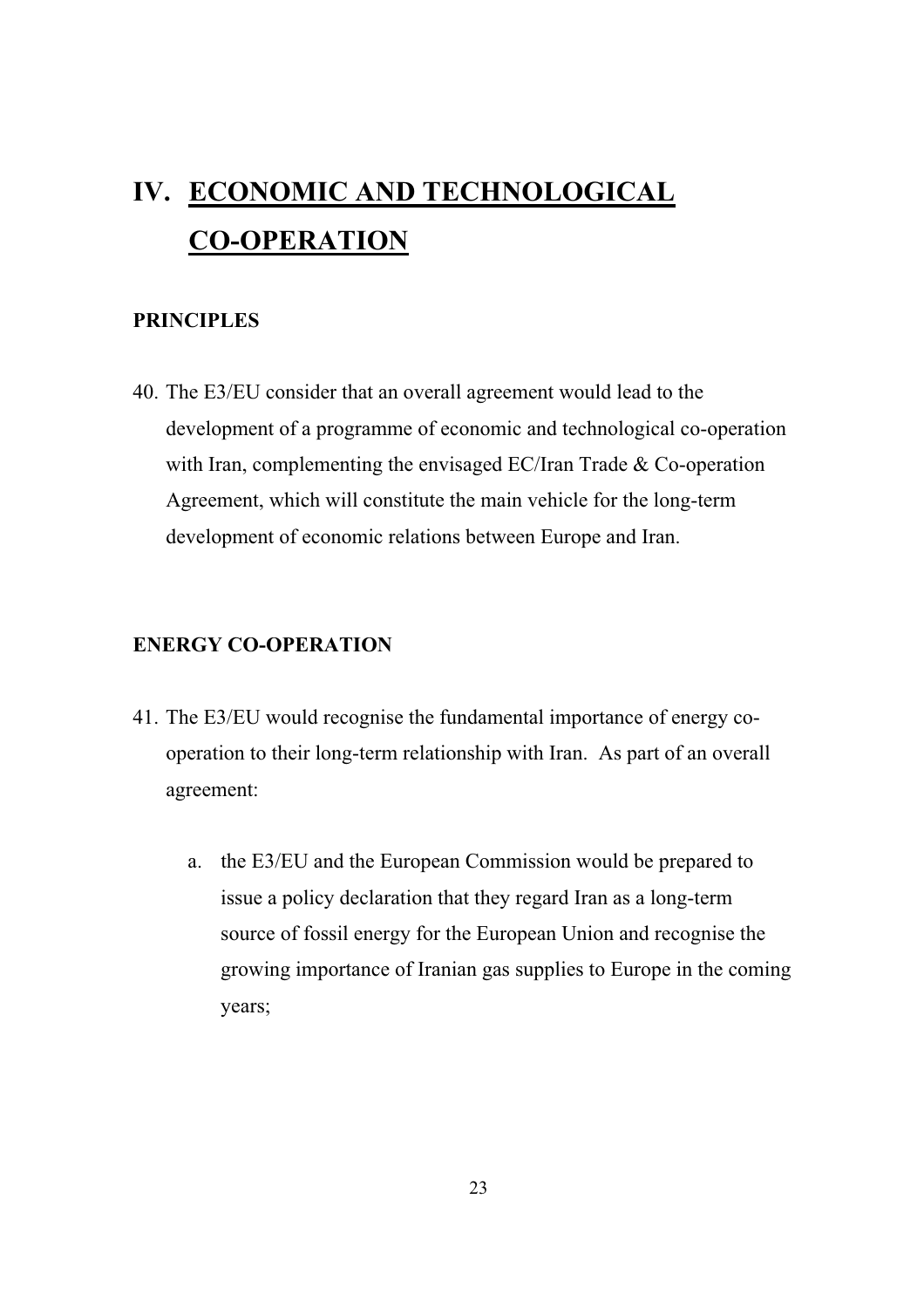- b. the E3/EU and the European Commission would commit to developing a strategic energy partnership through the Trade and Co-operation Agreement and in this context through the High Level Working Group on Energy;
- c. in the context of the High Level Working Group on Energy and in the framework of the Memorandum of Understanding of 19 October 2002 between the European Commission and the Iranian Ministry of Petroleum on co-operation in the energy sector, the European Commission would explore the possibility of opening the EU-Iran Management and Technology Centre with a view to commissioning joint studies on areas in which the EU and Iran can develop co-operation in the energy sector as well as providing technical support for the implementation of the policy declaration mentioned in Paragraph 41a;
- d. the E3/EU and Iran, as well as the Commission, would discuss possible future oil and gas pipeline projects.

#### **PROMOTION OF TRADE AND INVESTMENT**

42. The E3/EU recognise the importance of the proposed EC/Iran Trade  $\&$ Co-operation Agreement to developing the long-term commercial and economic relationship between the EU and Iran, noting that this will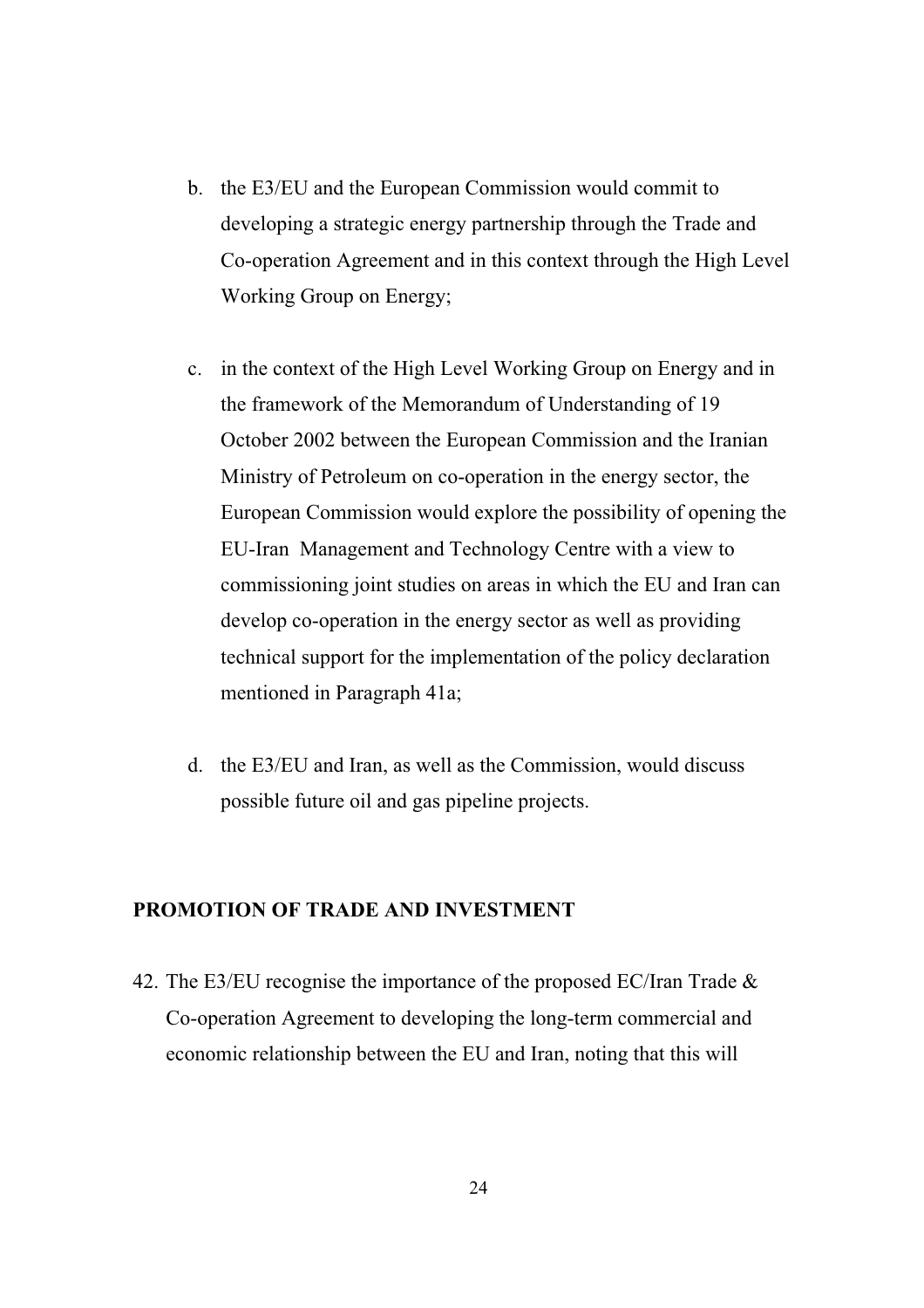facilitate market access, promote commercial exchanges, and open up a wide range of further co-operation activities in the economic, commercial and other fields.

- 43. As part of any overall agreement the E3/EU would therefore commit themselves to working to bring the current negotiations between Iran and the European Community on a Trade & Co-operation Agreement, and the associated Political Dialogue Agreement, to an early conclusion.
- 44. The E3/EU and Iran would agree to continue and strengthen mutually beneficial practices in the areas of export credits and investment guarantees, particularly in light of the additional confidence that an overall agreement and a closer political and economic relationship would give to investors and export credit agencies alike.

#### **WTO ACCESSION**

- 45. The E3/EU welcome Iran's successful application to open WTO accession talks, recalling that this has been a significant benefit of the dialogue initiated by the Paris Agreement.
- 46. The E3/EU confirm their continued political support for Iranian accession to the WTO and their willingness to offer technical support to assist Iran in making the necessary technical adjustments to its economy. Working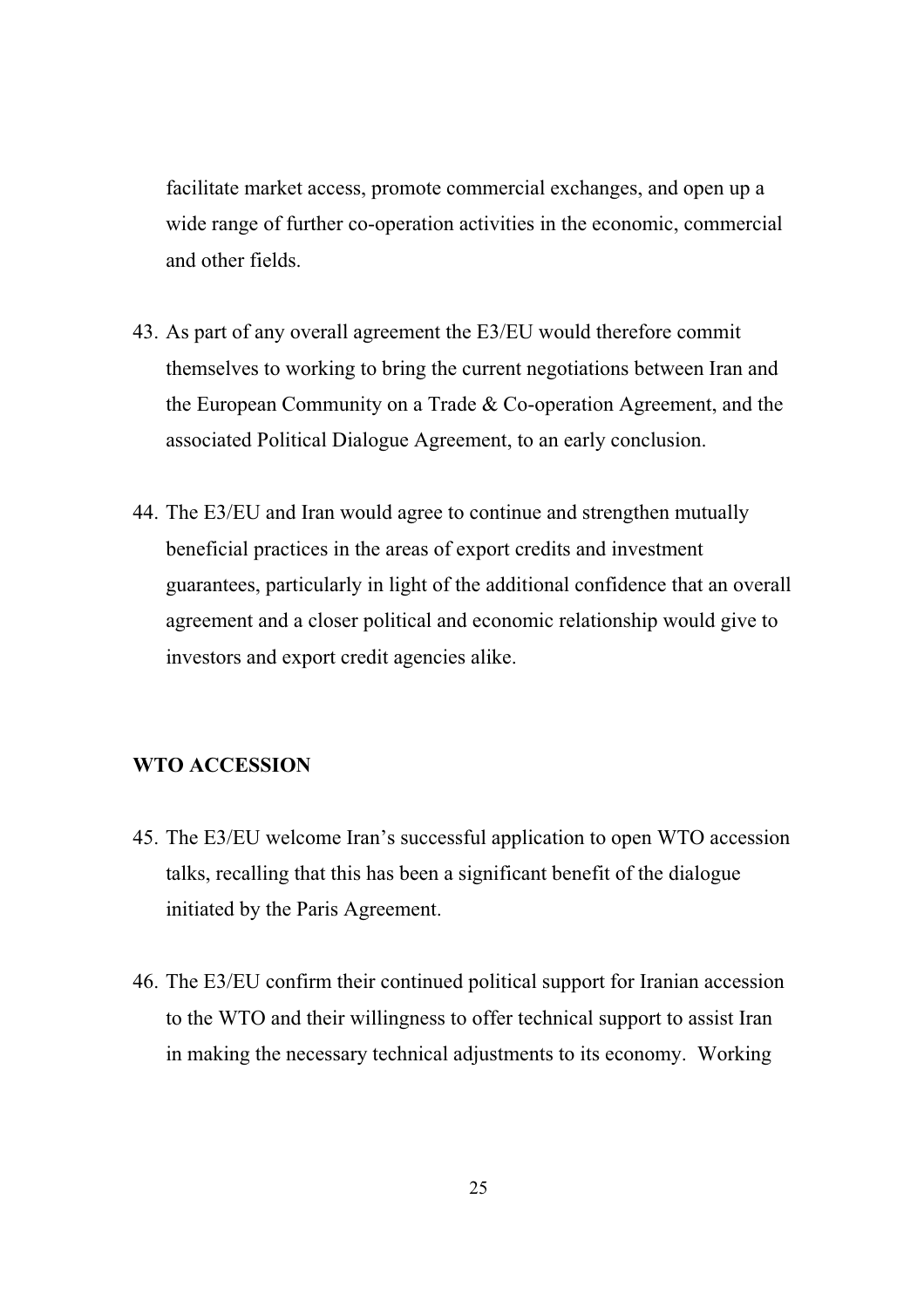with the WTO Secretariat and Commission, the E3 would agree to offer assistance to help Iran with WTO compliance, including on tariff structures, technical barriers to trade, rules of origin, intellectual property, and other areas as appropriate.

## **PROMOTING TRADE AND TRANSFER OF TECHNOLOGY: EXPORT CONTROLS**

- 47. The E3/EU note that enhanced confidence regarding the civilian end-use of goods transferred to Iran, including through the establishment of export control systems, would facilitate decisions on individual licences. The E3/EU also recognise that effective export control systems will make a significant contribution to developing mutually beneficial economic relations and state that they apply international export control regimes and respective national and European regulations on a non-discriminatory basis. The E3/EU therefore agree to convene a joint export control workshop in Tehran, which would allow for exchanges on the implementation of United Nations Security Council Resolution 1540 and national/EC laws.
- 48. As a follow up the E3/EU is also prepared to offer support to Iran in establishing an efficient system of export controls.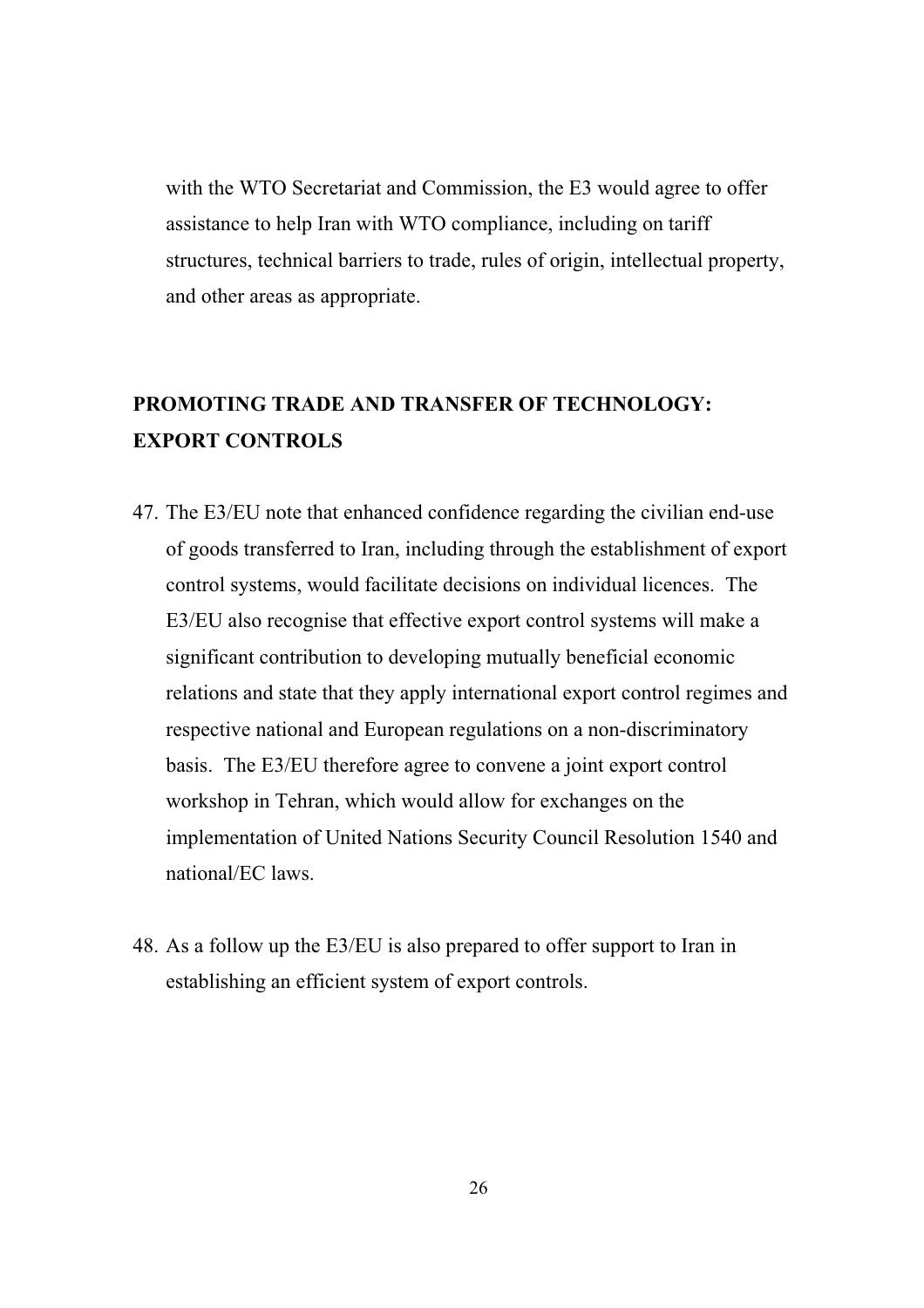49. Civil aviation. The E3/EU would continue to promote the sale of aircraft parts to Iran and be willing to enter into discussion about open procurement of the sale of civil passenger aircraft to Iran.

#### **SCIENTIFIC AND TECHNOLOGICAL CO-OPERATION**

- 50. Recognising the benefits of scientific and academic co-operation to both sides, the E3/EU commit to developing long-term scientific co-operation with Iran.
- 51. In this context, the European Union, through the Commission, would agree to send an expert team to Iran to draw up Iran's 'Scientific Profile', within the context of the EC/Iran Trade & Co-operation Agreement.
- 52. The E3/EU would agree to facilitate Iran's access to advanced technologies, respecting national law and international commitments regarding export control; they would strengthen existing and encourage new scientific co-operation between scientists, universities and scientific institutes. This co-operation should cover both fundamental and applied research.
- 53. In the field of environmental technologies, the E3/EU would be prepared to develop co-operation with Iran in the fields of water supply, waste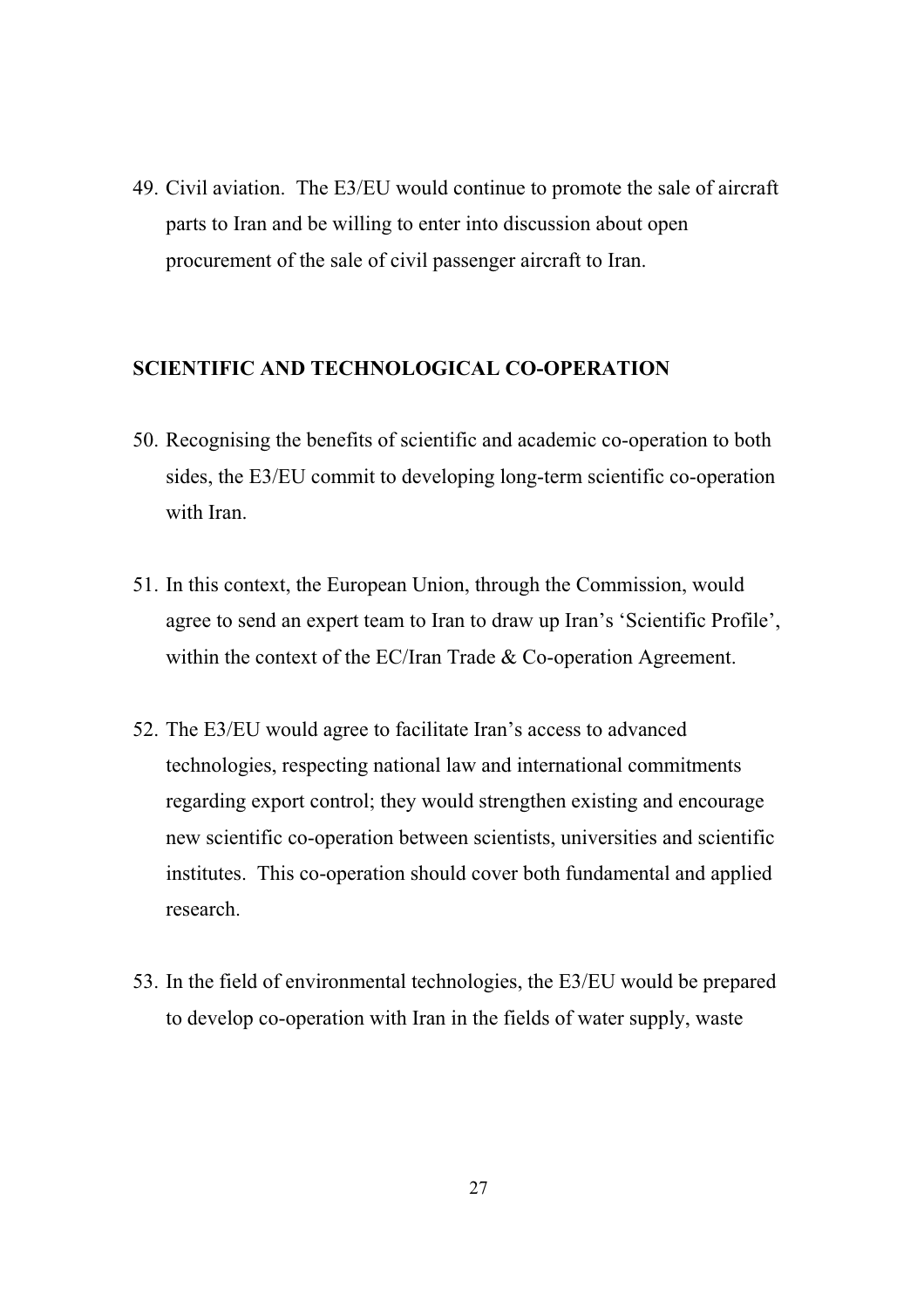management, protection of natural habitats and preparedness for natural disasters.

- 54. In the field of communications and information technology, the E3/EU would be prepared to co-operate with Iran to improve internet connection stability.
- 55. The E3/EU would also be interested in developing and deepening cooperation with Iran through relevant international fora, particularly in the field of air pollution.
- 56. Education and vocational training. The E3/EU would be prepared, through their relevant agencies, to co-operate with Iran in developing its system of vocational education.

## **BUILDING A STRUCTURE OF ECONOMIC AND TECHNOLOGICAL CO-OPERATION**

57. The E3/EU and Iran would look to invigorate co-operation through a mechanism, to be agreed, to complement any wider EU/Iran structures agreed under the Trade & Co-operation Agreement, and cover other areas of mutual interest, although of lower priority than those set out above, including but not exclusively: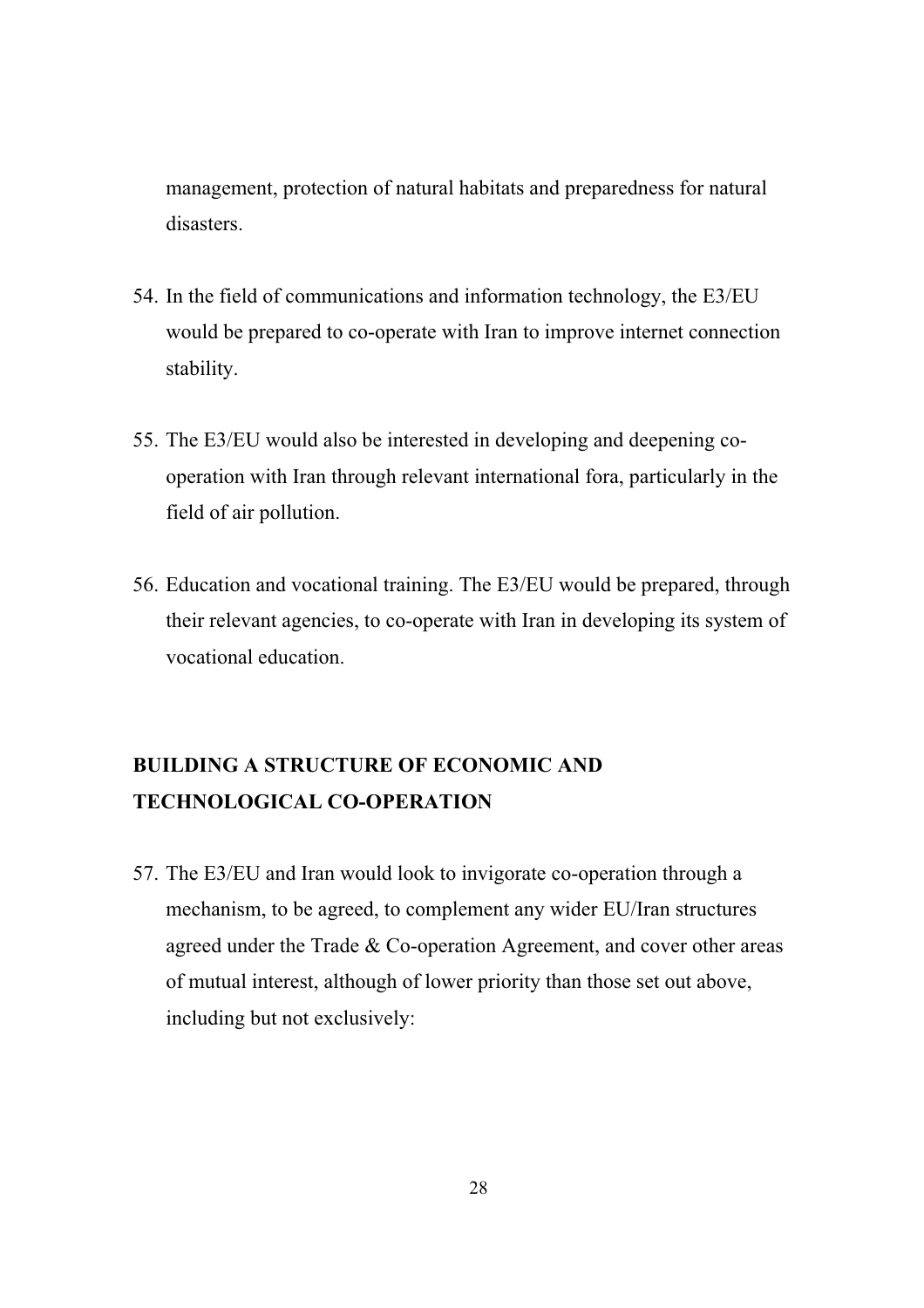- Air transport safety. The E3/EU would co-operate in the fields of air traffic management, certification, accident, investigation and airport security.
- Railway transport. The E3/EU would co-operate with Iran in establishing a transport master plan; they will encourage and support co-operation with Iran in the area of railway rolling stock, signalling and high speed technology.
- Maritime transport. The E3/EU would facilitate the negotiation of a maritime transport agreement with Iran.
- Seismology and seismic mapping. The E3 would, through their relevant institutions contribute to a seismic mapping exercise, with a focus on the most densely populated areas of Iran and work to develop co-operation in the fields of risk and disaster management.
- Infrastructure. The E3/EU would facilitate access to European technology related to constructing earthquake resistant buildings.
- Agriculture and food industry. The E3/EU would be prepared to offer co-operation in ecological agriculture, including natural herbicides and pesticides, food safety; and the regulations and trade aspects of sanitary and phytosanitary standards.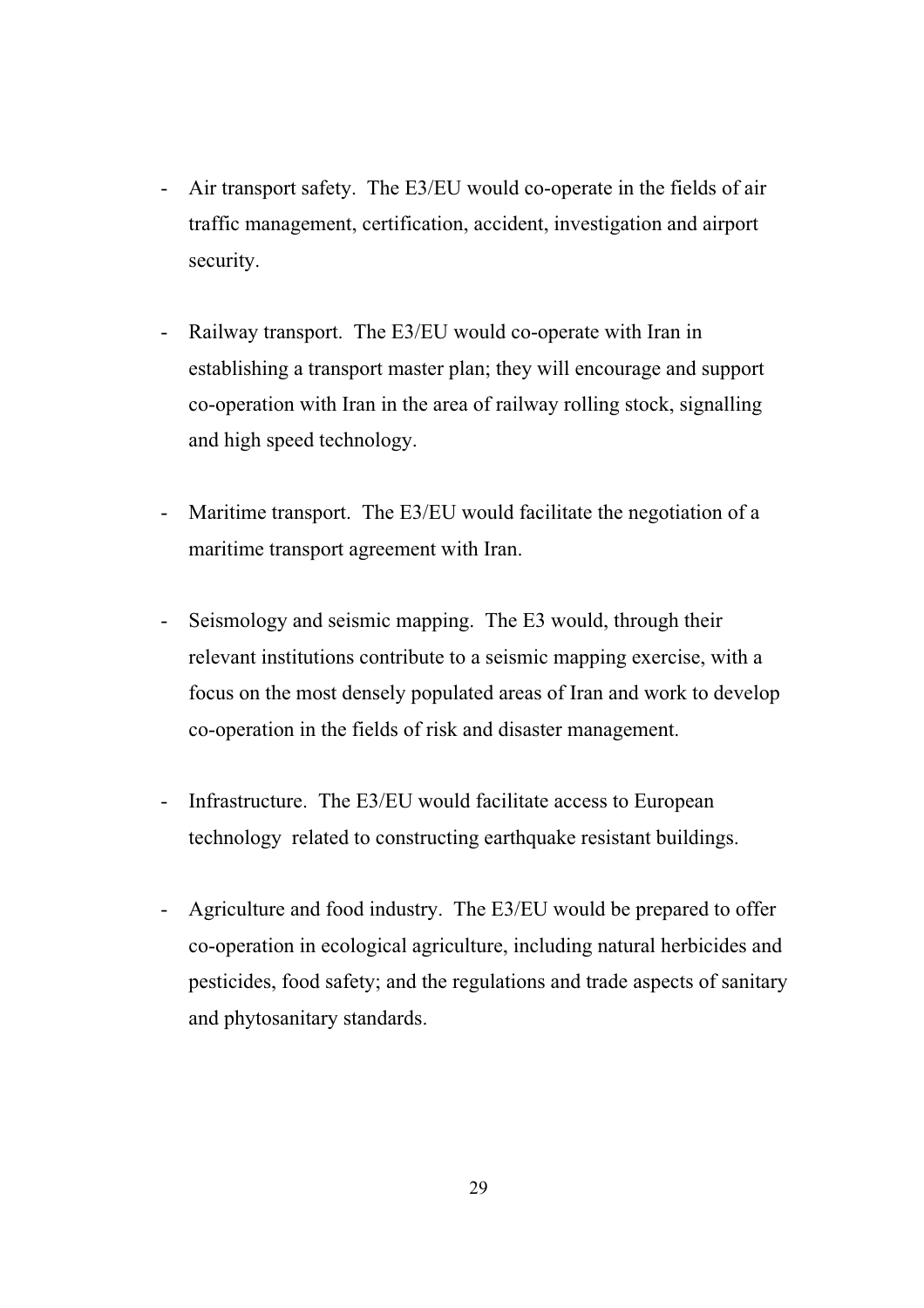- Tourism. The E3/EU would be prepared to assist Iran in developing its reputation as a tourist destination and support co-operation in the development of new tourist resorts.